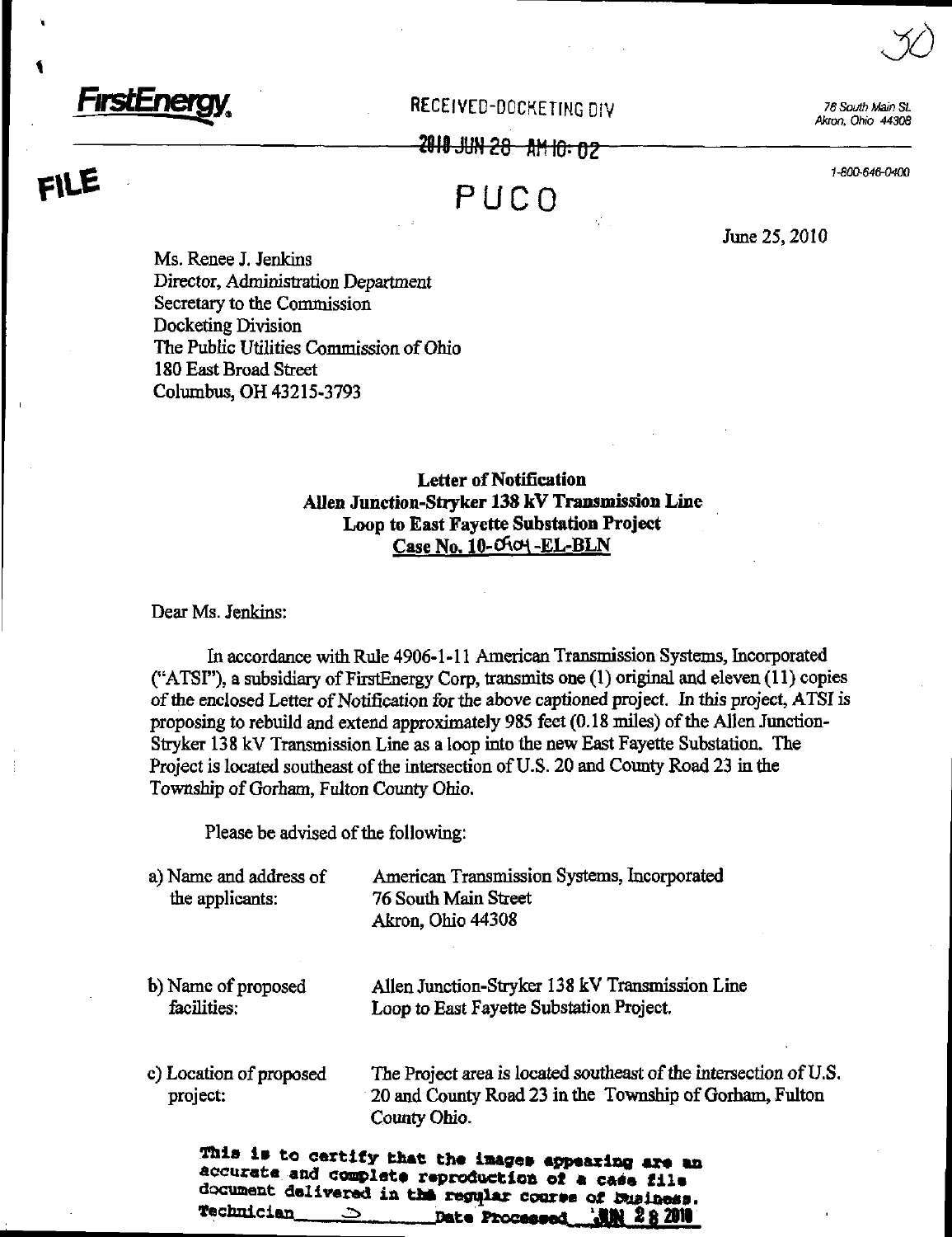Ms. Renee J. Jenkins/Docketing June 25, 2010

- d) Description of proposed The Project involves rebuilding and extending approximately facilities: 985 (0.18 miles) feet of the Allen Junction-Stryker 138 kV Transmission Line as a loop into the new East Fayette Substation.
- e) Applicant's Scott M. Humphrys, Associate Distribution Specialist representative: Energy Delivery Transmission and Substation Design FirstEnergy Service Company 76 South Main Street Akron, OH 44308-1890

After docketing this filing, please return one time-stamped copy of the Letter of Notification for our records to us in the enclosed envelope. We have provided a copy of the Letter of Notification by certified mail, with retum receipt requested, to each official of the political subdivisions immediately affected by the proposed project as listed in the attached Exhibit 1. Copies of the transmittal letters addressed to the local govemment representatives of the Township of Gorham and Fulton County are enclosed for your file.

Should the Ohio Power Siting Board desire further infonnation or discussion of this submittal, please contact me at (330) 384-2526.

Sincerely,

Scott M. Humphrys Associate Distribution Specialist Energy Delivery Transmission and Substation Design FirstEnergy Service Company

Attachments

 $\overline{2}$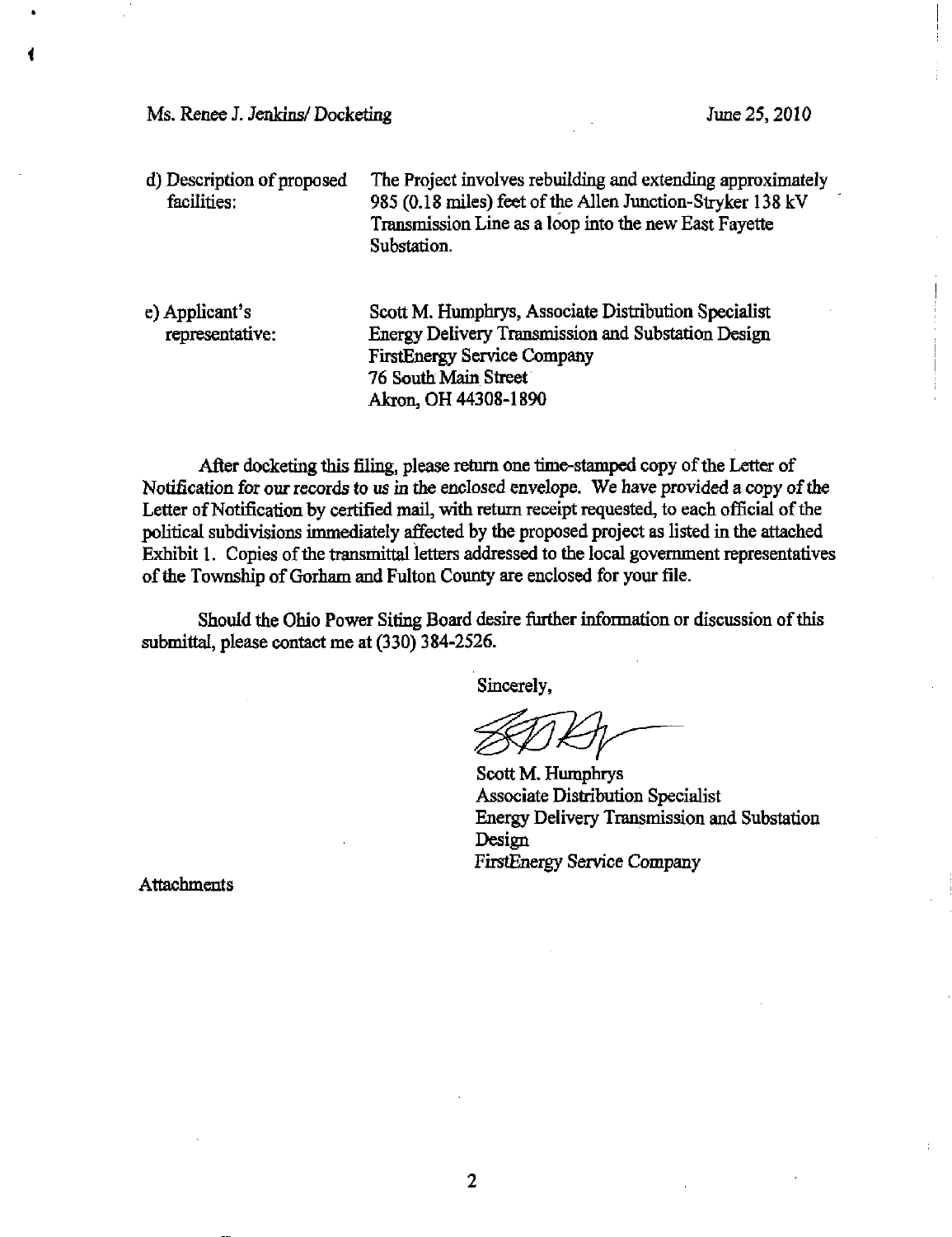#### **EXHIBIT 1: OFFICIALS SERVED COPY OF LON** Allen Junction-Stryker 138 kV Transmission Line Loop To East Fayette Substation Project Case No. 10- -EL-BLN

#### Fulton County

The Honorable Dean A. Genter Fulton County Commissioner 152 South Fulton Street, Ste 270 Wauseon, Ohio 43567

The Honorable Paul D. Barnaby Fulton County Commissioner 152 South Fulton Street, Ste 270 Wauseon, Ohio 43567

Township of Gorham

Mr. Randy D. Merillat Gorham Township Trustee 116 E. Main Street Fayette, Ohio 43521

Mr. Trevor A. Hibbard Gorham Township Trustee 116 E. Main Street Fayette, Ohio 43521

 $\bar{\lambda}$ 

The Honorable Joseph D. Short Fulton County Commissioner 152 South Fulton Street, Ste 270 Wauseon, Ohio 43567

 $\begin{array}{c} \mathbf{1} & \mathbf{1} & \mathbf{1} \\ \mathbf{1} & \mathbf{1} & \mathbf{1} \\ \mathbf{1} & \mathbf{1} & \mathbf{1} \\ \mathbf{1} & \mathbf{1} & \mathbf{1} \end{array}$ 

Mr. Frank T. Onweller, P.E., P.S. Fulton County Engineer 9120 County Road 14 Wauseon, Ohio 43567

Mr. William G. McKinney Gorham Township Trustee 116 E. Main Street Fayette, Ohio 43521

Mr. Michael E. Figgins Gorham Township Fiscal Officer 116 E. Main Street Fayette, Ohio 43521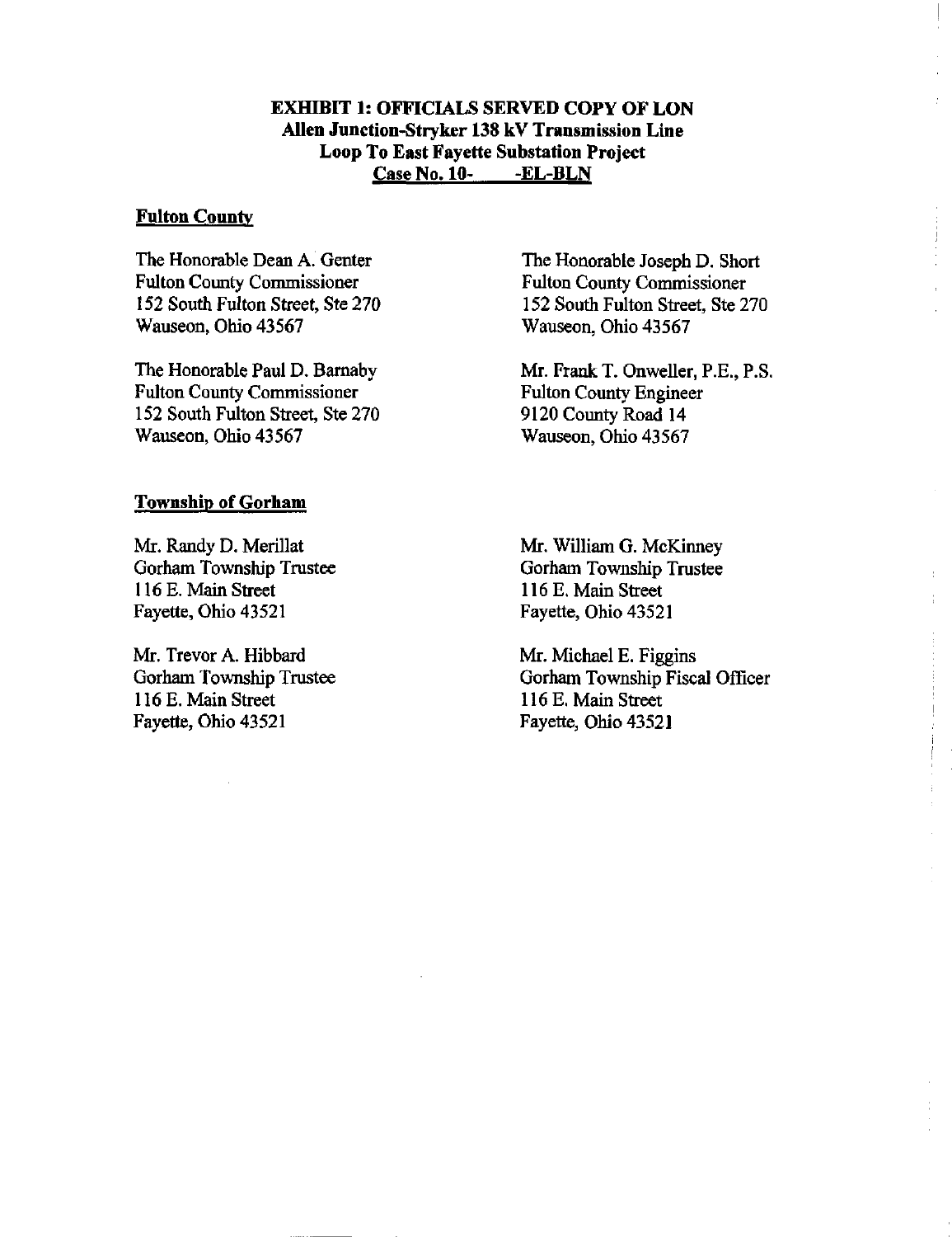

76 South Main St. Akron. Ohio 44308

1-800-633-4766

June 25,2010

The Honorable Dean A. Genter Fulton County Commissioner 152 South Fulton Street, Ste 270 Wauseon, Ohio 43567

#### Letter of Notification Allen Junction-Stryker 138 kV Transmission Line Loop to East Fayette Project Case No.  $10$ - -EL-BLN

Dear Mr. Genter,

In the above captioned project, American Transmission Systems, Inc. ("ATSI"), a subsidiary of FirstEnergy Corp., is proposing to rebuild and extend approximately 985 feet (0.18 miles) of the Allen Junction-Stryker 138 kV Transmission Line as a loop into the new East Fayette Substation. The Project is located southeast of the intersection of U.S. 20 and County Road 23 in the Township of Gorham, Fulton County Ohio.

In accordance with the provisions of Ohio Administtative Code ("OAC") Rule 4906-1-01, this project falls within the Ohio Power Siting Board's requirements for a Letter of Notification ("LON"). Therefore, in compliance with OAC 4906-11-01 of the OPSB's Rules and Regulations, we have prepared and filed the attached LON with the OPSB for their review and approval. The LON contains a description of the project, and is provided for your information.

I will be happy to answer your questions conceming this matter. You can contact me at (330) 384-2526.

Sincerely,

Scott Humphrys Associate Distribution Specialist Energy Delivery Transmission and Substation Design FirstEnergy Service Company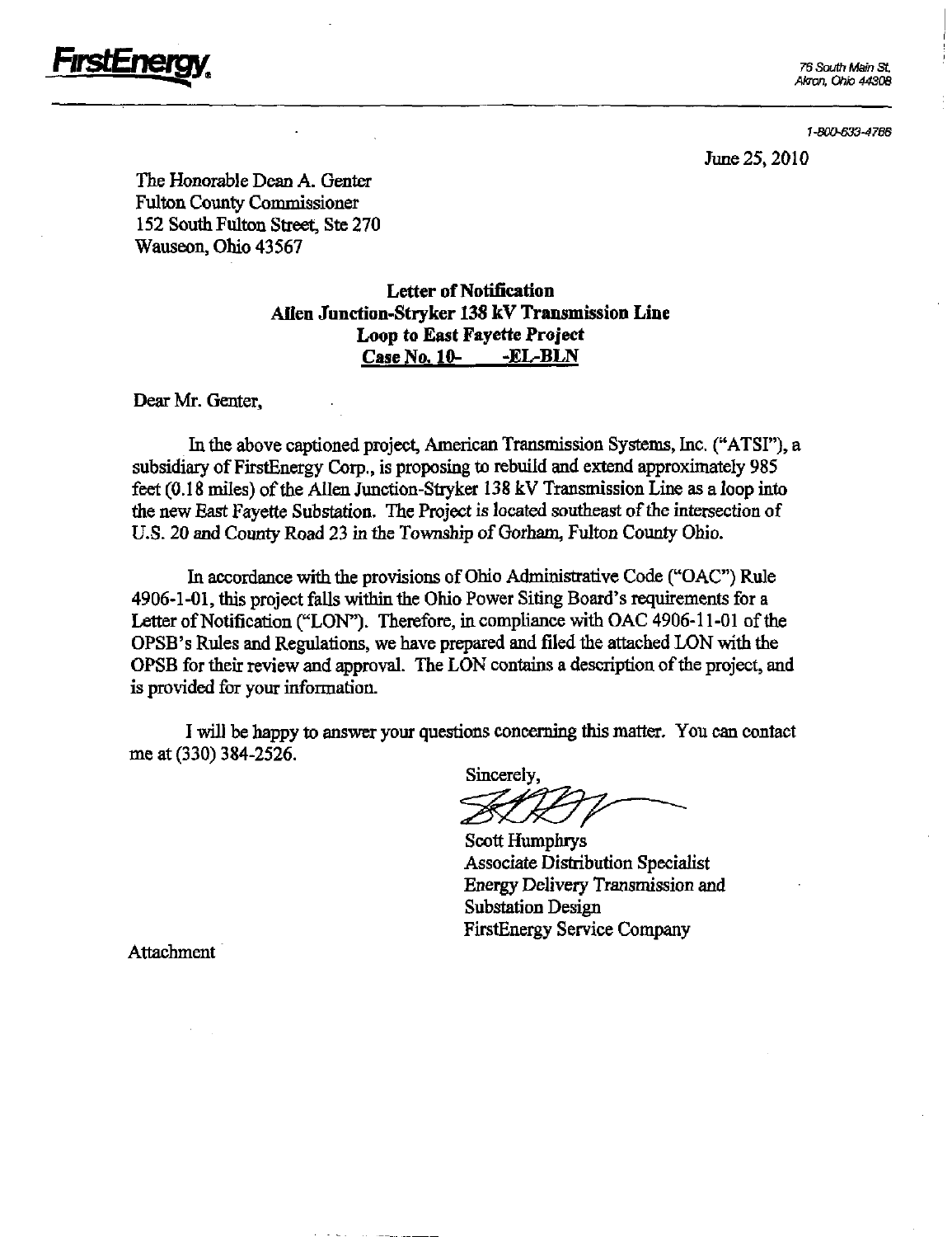

76 South Main St. Akron, Ohio 44308

1-800-633-4766

June 25,2010

The Honorable Paul D. Bamaby Fulton County Commissioner 152 South Fulton Street, Ste 270 Wauseon, Ohio 43567

> Letter of Notification Allen Junction-Stryker 138 kV Transmission Line Loop to East Fayette Project Case No. 10- -EL-BLN

Dear Mr. Bamaby,

In the above captioned project, American Transmission Systems, Inc. ("ATSI"), a subsidiary of FirstEnergy Corp., ATSI is proposing to constmct six (6) new wood pole structures and loop one (1) 138 kV circuit, the Allen Junction-Stryker 138 kV Transmission Line, into the new East Fayette Substation. The Project is located southeast of the intersection of U.S. 20 and County Road 23 hi the Township of Gorham, Fulton County Ohio.

In accordance with the provisions of Ohio Administrative Code ("OAC") Rule 4906-1-01, this project falls within the Ohio Power Siting Board's requirements for a Letter of Notification ("LON"). Therefore, in compliance with OAC 4906-11-01 of the OPSB's Rules and Regulations, we have prepared and filed the attached LON with the OPSB for their review and approval. The LON contains a description of the project, and is provided for your information.

I will be happy to answer your questions conceming this matter. You can contact me at (330) 384-2526.

Sincerely,

Scott Humphrys Associate Distribution Specialist Energy Delivery Transmission and Substation Design FirstEnergy Service Company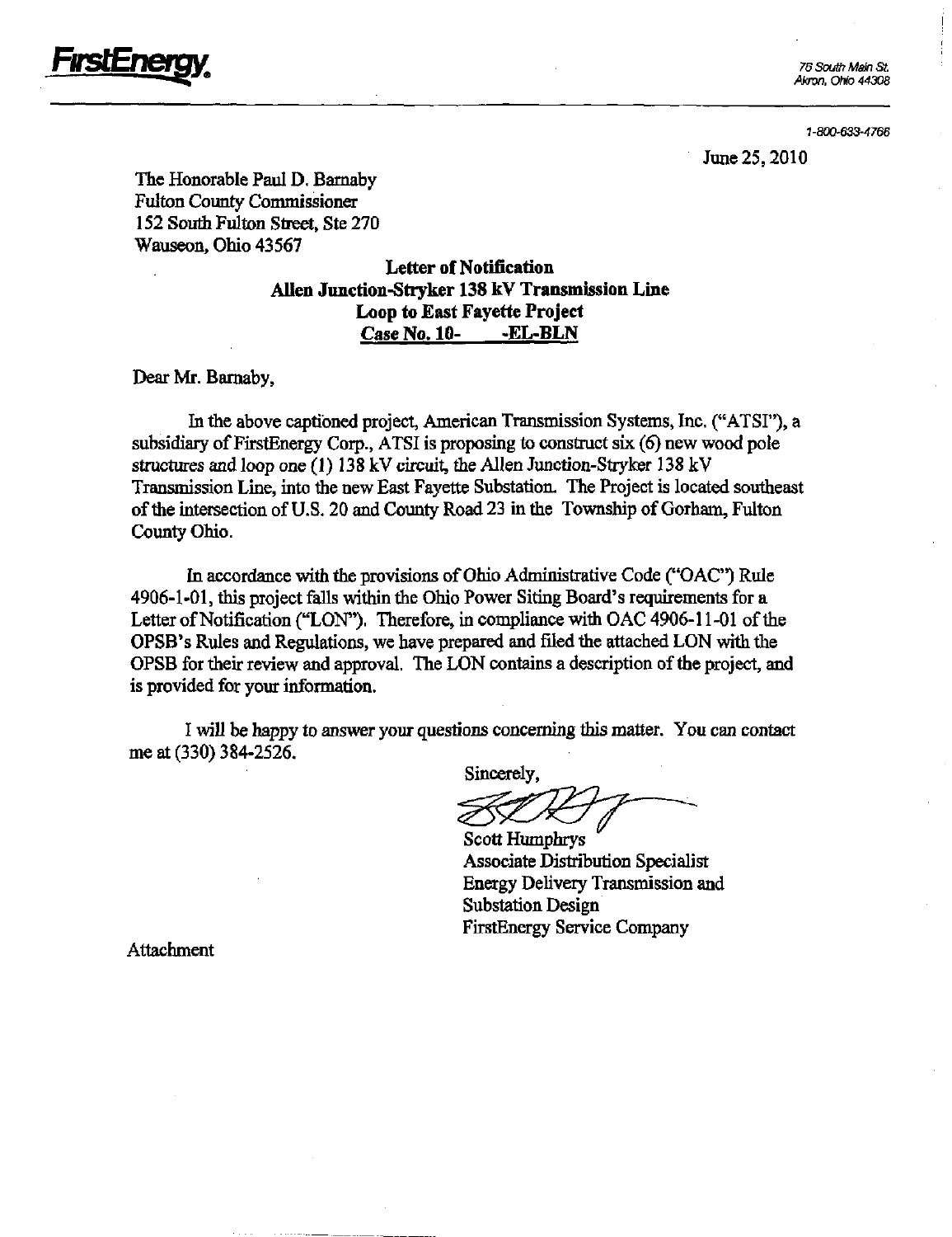

76 South Main St. Akron, Ohio 44308

1-800-633-4766

June 25,2010

The Honorable Joseph D. Short Fulton County Commissioner 152 South Fulton Stteet, Ste 270 Wauseon, Ohio 43567

#### Letter of Notification Allen Junction-Stryker 138 kV Transmission Line Loop to East Fayette Project Case No. 10- -EL-BLN

Dear Mr. Short,

In the above captioned project, American Transmission Systems, Inc. ("ATSI"), a subsidiary of FirstEnergy Corp., ATSI is proposmg to constmct six (6) new wood pole structures and loop one (1) 138 kV circuit, the Allen Junction-Stryker 138 kV Transmission Line, into the new East Fayette Substation. The Project is located southeast of the intersection of U.S. 20 and County Road 23 in the Township of Gorham, Fulton County Ohio.

In accordance with the provisions of Ohio Administrative Code ("OAC") Rule 4906-1-01, this project falls within the Ohio Power Siting Board's requirements for a Letter of Notification ("LON"). Therefore, in compliance with OAC 4906-11-01 of the OPSB's Rules and Regulations, we have prepared and filed the attached LON with the OPSB for their review and approval. The LON contains a description of the project, and is provided for your information.

I will be happy to answer your questions concerning this matter. You can contact me at (330) 384-2526.

Sincerely,

Scott Humphrys Associate Distribution Specialist Energy Delivery Transmission and Substation Design FirstEnergy Service Company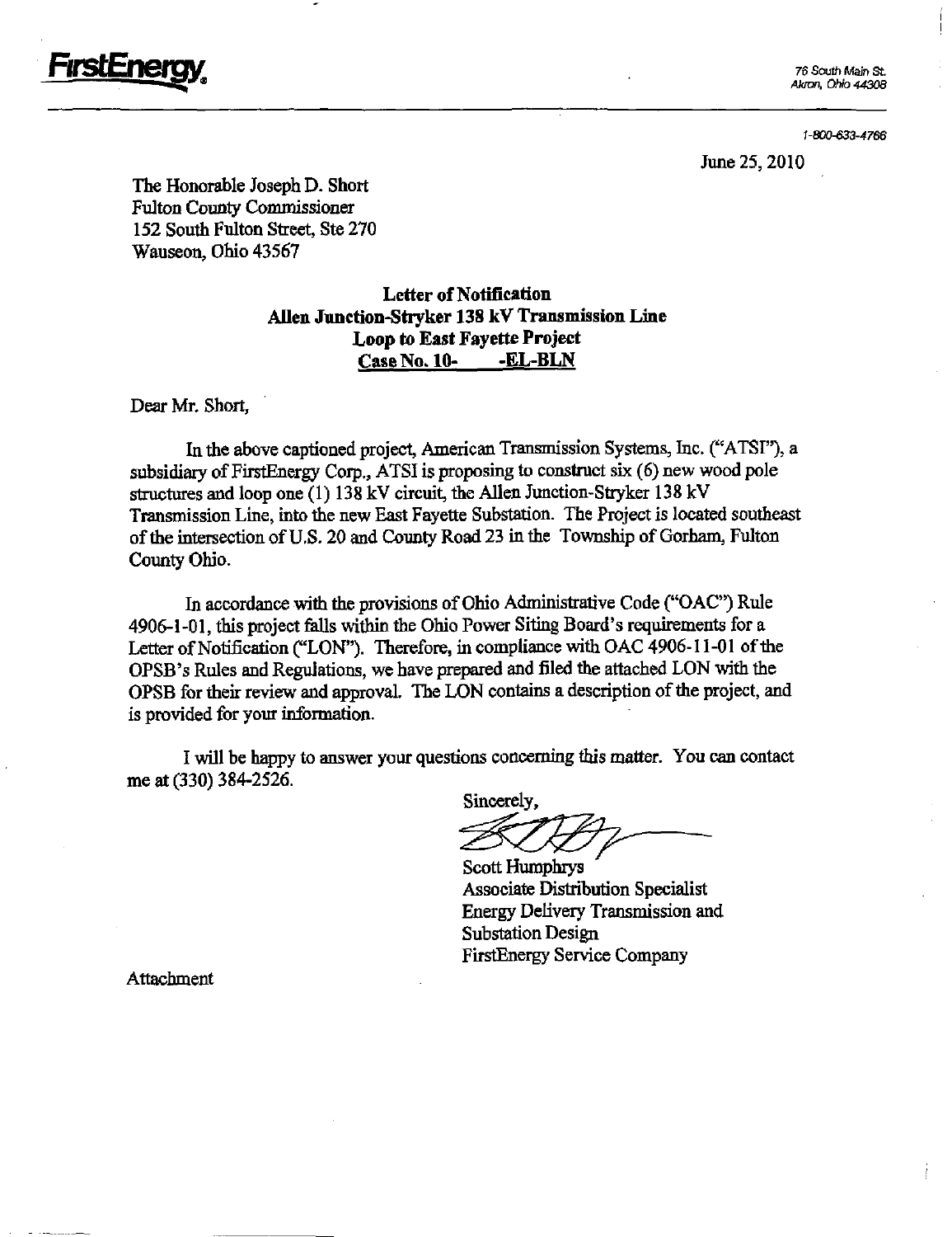

76 South Main St. Akron. Ohio 44308

1-800-633-4766

June 25,2010

Mr. Frank T. Onweller, P.E., P.S. Fulton County Engineer 9120 County Road 14 Wauseon, Ohio 43567

#### Letter of Notification Allen Junction-Stryker 138 kV Transmission Line Loop to East Fayette Project Case No. 10- -EL-BLN

Dear Mr. Onweller,

In the above captioned project, American Transmission Systems, Inc. ("ATSI"), a subsidiary of FirstEnergy Corp., ATSI is proposing to construct six (6) new wood pole structures and loop one (1) 138 kV circuit, the Allen Junction-Stryker 138 kV Transmission Line, into the new East Fayette Substation. The Project is located southeast of the intersection of U.S. 20 and County Road 23 in the Township of Gorham, Fulton County Ohio.

In accordance with the provisions of Ohio Administrative Code ("OAC") Rule 4906-1-01, this project falls withm the Ohio Power Siting Board's requirements for a Letter of Notification ("LON"). Therefore, in compliance with OAC 4906-11-01 of the OPSB's Rules and Regulations, we have prepared and filed the attached LON with the OPSB for their review and approval. The LON contams a description of the project, and is provided for your infomiation.

I will be happy to answer your questions conceming this matter. You can contact me at (330) 384-2526.

Sincerely,

Scott Humphrys Associate Distribution Specialist Energy Delivery Transmission and Substation Design FirstEnergy Service Company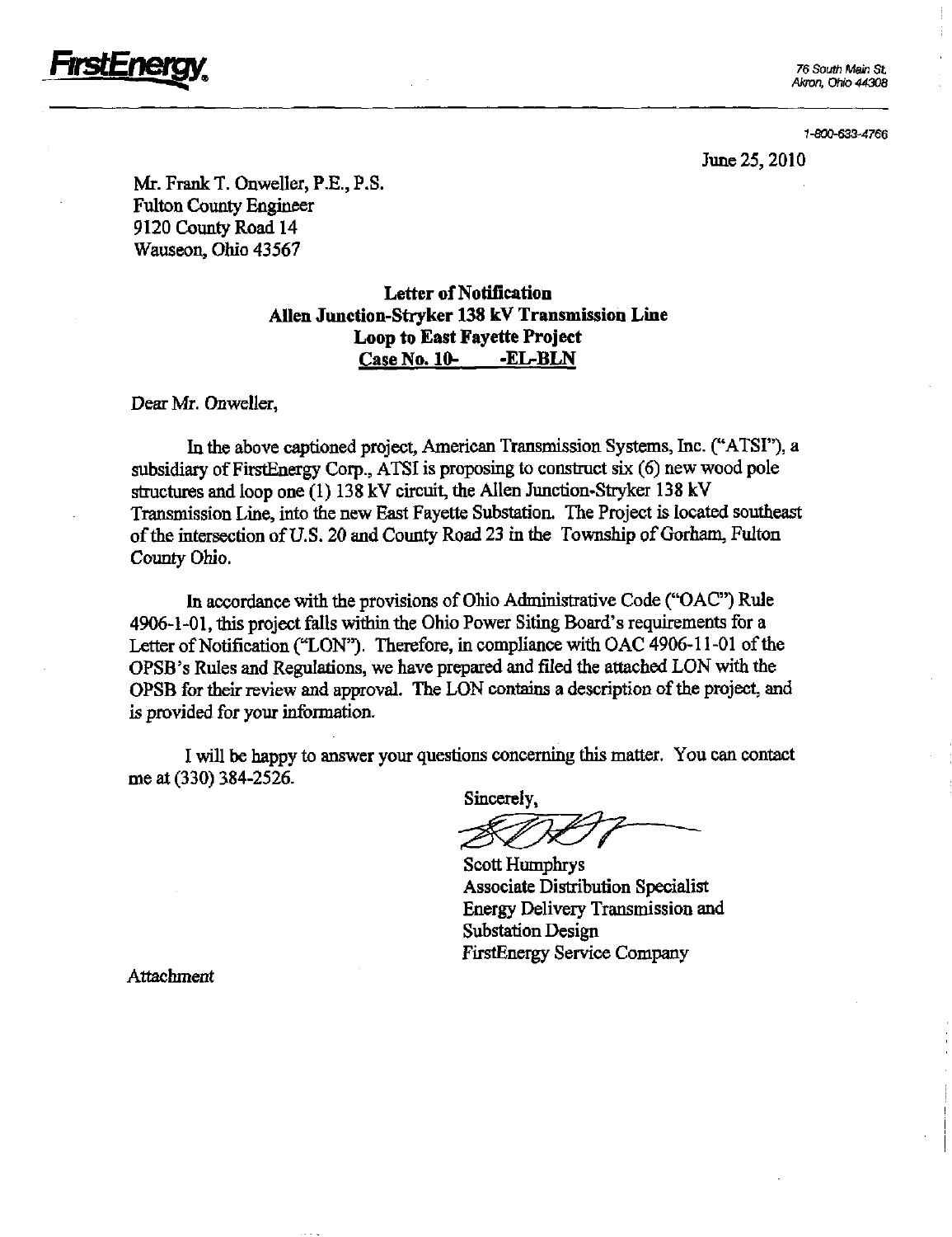

76 South Main St Akron, Ohio 44308

1-800-633-4766

June 25,2010

Mr. Randy D. Merillat Gorham Township Trustee 116 E. Main Street Fayette, Ohio 43521

#### Letter of Notification Allen Junction-Stryker 138 kV Transmission Line Loop to East Fayette Project Case No. 10- -EL-BLN

Dear Mr. Merillat,

In the above captioned project, American Transmission Systems, Inc. ("ATSI"), a subsidiary of FirstEnergy Corp., ATSI is proposing to constmct six (6) new wood pole structures and loop one  $(1)$  138 kV circuit, the Allen Junction-Stryker 138 kV Transmission Line, into the new East Fayette Substation, The Project is located southeast of the intersection of U.S. 20 and County Road 23 in the Township of Gorham, Fulton County Ohio.

In accordance vrith the provisions of Ohio Administrative Code ("OAC") Rule 4906-1-01, this project falls within the Ohio Power Siting Board's requirements for a Letter of Notification ("LON"). Therefore, in compliance with OAC 4906-11-01 of the OPSB's Rules and Regulations, we have prepared and filed the attached LON with the OPSB for their review and approval. The LON contains a description of the project, and is provided for your information.

I will be happy to answer your questions conceming this matter. You can contact me at (330) 384-2526.

Sincerely,

Scott Humphrys Associate Distribution Specialist Energy Delivery Transmission and Substation Design FirstEnergy Service Company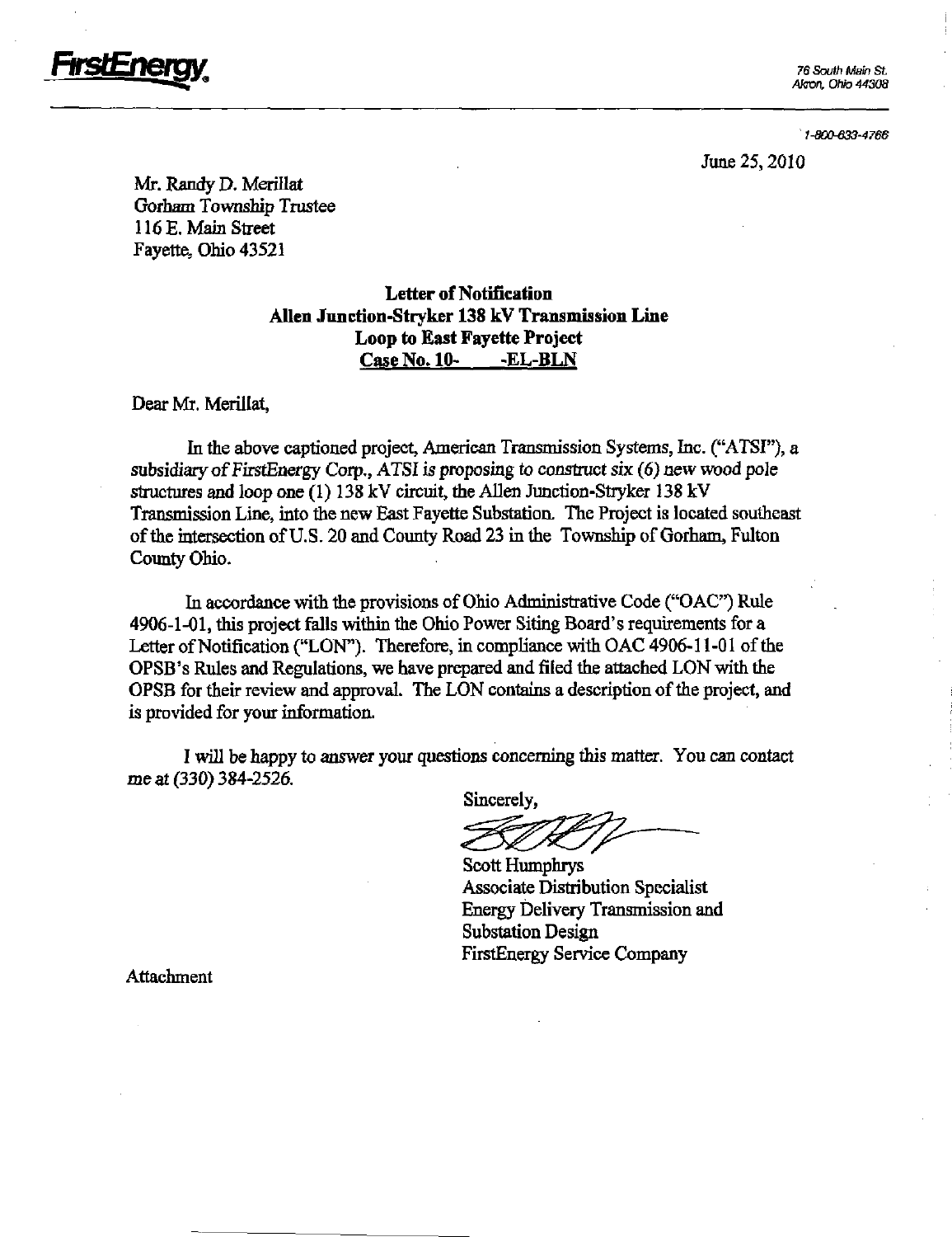

76 South Main St. Akton, Ohio 44308

1-800-633-4766

June 25,2010

Mr. Trevor A. Hibbard Gorham Township Trustee 116 E. Main Street Fayette, Ohio 43521

#### Letter of Notification Allen Junction-Stryker 138 kV Transmission Line Loop to East Fayette Project Case No. 10- -EL-BLN

Dear Mr. Hibbard,

In the above captioned project, American Transmission Systems, Inc. ("ATSI"), a subsidiary of FirstEnergy Corp., ATSI is proposing to constmct six (6) new wood pole structures and loop one (1) 138 kV circuit, the Allen Junction-Stryker 138 kV Transmission Line, into the new East Fayette Substation. The Project is located southeast of the intersection of U.S. 20 and County Road 23 in the Township of Gorham, Fulton County Ohio.

In accordance with the provisions of Ohio Administrative Code ("OAC") Rule 4906-1-01, this project falls within the Ohio Power Siting Board's requirements for a Letter of Notification ("LON"). Therefore, in compliance with OAC 4906-11-01 of the OPSB's Rules and Regulations, we have prepared and filed the attached LON with the OPSB for their review and approval. The LON contains a description of the project, and is provided for your information.

I will be happy to answer your questions conceming this matter. You can contact me at (330) 384-2526.

Sincerely,

Scott Humphrys Associate Distribution Specialist Energy Dehvery Transmission and Substation Design FirstEnergy Service Company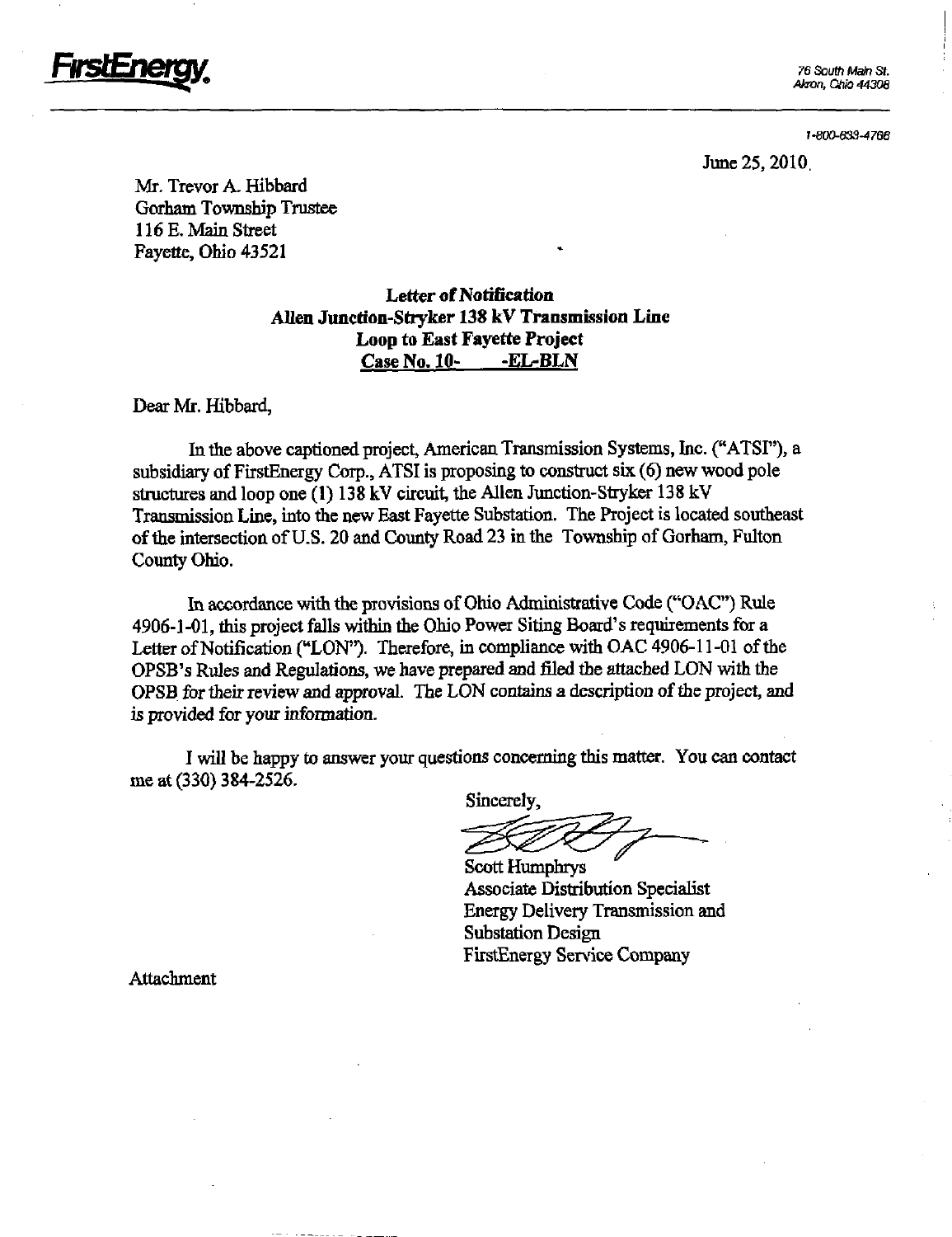

76 South Main St. Akron. ONo 44308

1-800-633-4766

June 25,2010

Mr. William G. McKinney Gorham Township Trustee 116 E. Main Street Fayette, Ohio 43521

#### Letter of Notification Allen Junction-Stryker 138 kV Transmission Line Loop to East Fayette Project Case No. 10- -EL-BLN

Dear Mr. McKinney,

In the above captioned project, American Transmission Systems, Inc. ("ATSI"), a subsidiary of FirstEnergy Corp., ATSI is proposing to constmct six (6) new wood pole stmctures and loop one (1) 138 kV circuit, the Allen Junction-Stryker 138 kV Transmission Line, into the new East Fayette Substation. The Project is located southeast of the intersection of U.S. 20 and County Road 23 in the Township of Gorham, Fulton County Ohio.

In accordance vrith the provisions of Ohio Administrative Code ("OAC") Rule 4906-1-01, this project falls within the Ohio Power Siting Board's requirements for a Letter of Notification ("LON"). Therefore, in compliance with OAC 4906-11-01 of the OPSB's Rules and Regulations, we have prepared and filed the attached LON with the OPSB for their review and approval. The LON contains a description of the project, and is provided for your information.

I will be happy to answer your questions conceming this matter. You can contact me at (330) 384-2526.

Sincerely,

Scott Humphrys Associate Distribution Specialist Energy Delivery Transmission and Substation Design FirstEnergy Service Company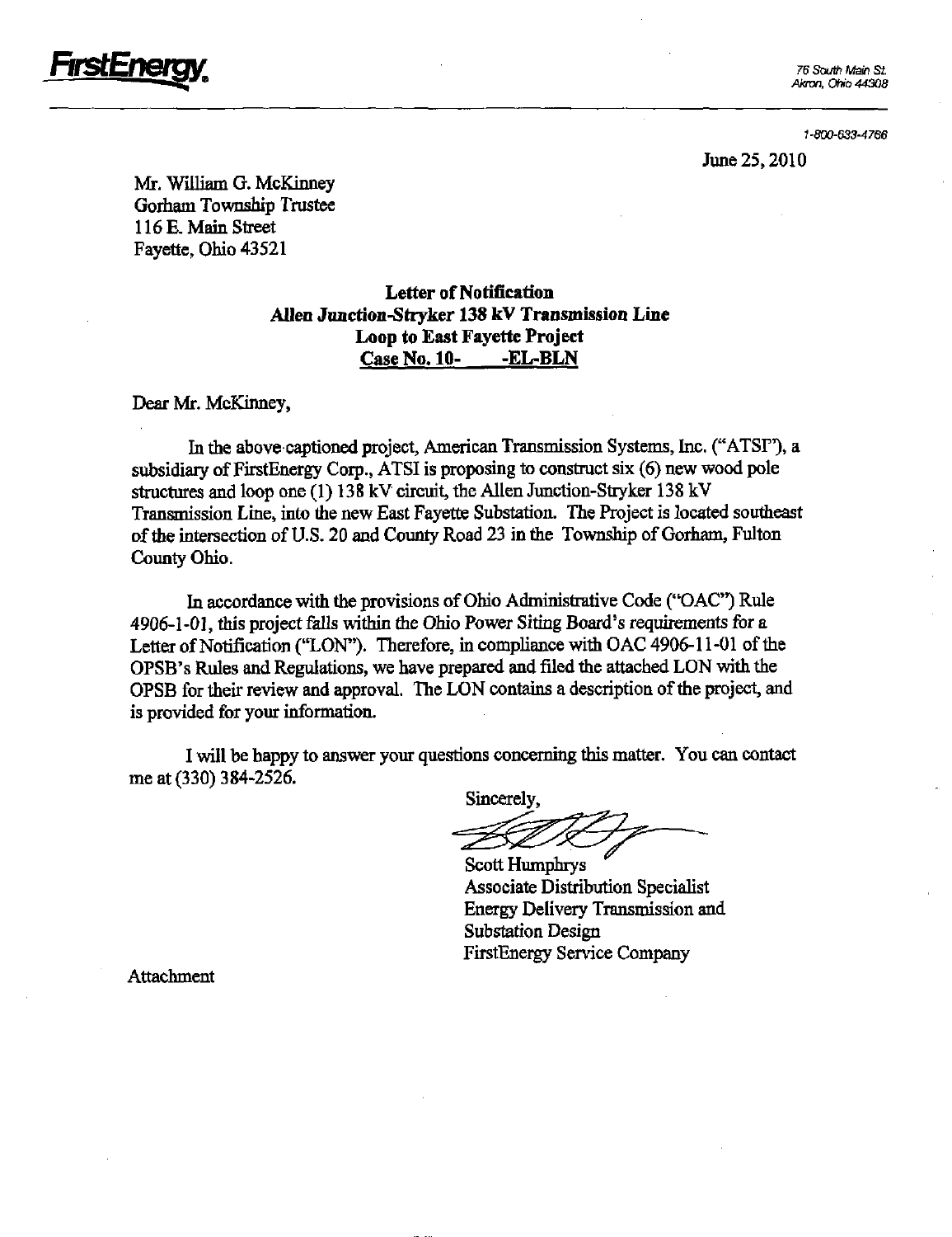

76 South Main St. Akron, Ohb 44308

1-800-633-4766

June 25,2010

Mr. Michael E. Figgins Gorham Township Fiscal Officer 116 E. Main Street Fayette, Ohio 43521

#### Letter of Notification Allen Junction-Stryker 138 kV Transmission Line Loop to East Fayette Project  $Case No. 10 - ELL-BLN$

Dear Mr. Figgins,

In the above captioned project, American Transmission Systems, Inc. ("ATSI"), a subsidiary of FirstEnergy Corp., ATSI is proposing to constmct six (6) new wood pole structures and loop one (1) 138 kV circuit, the Allen Junction-Stryker 138 kV Transmission Line, into the new East Fayette Substation. The Project is located southeast of the intersection of U.S. 20 and County Road 23 in the Township of Gorham, Fulton County Ohio.

In accordance with the provisions of Ohio Administrative Code ("OAC") Rule 4906-1-01, this project falls within the Ohio Power Siting Board's requirements for a Letter of Notification ("LON"). Therefore, in compliance with OAC 4906-11-01 of the OPSB's Rules and Regulations, we have prepared and filed the attached LON with the OPSB for their review and approval. The LON contains a description of the project, and is provided for your information.

I will be happy to answer your questions conceming this matter. You can contact me at (330) 384-2526.

Sincerely,

Scott Humpbrys Associate Distribution Specialist Energy Delivery Transmission and Substation Design FirstEnergy Service Company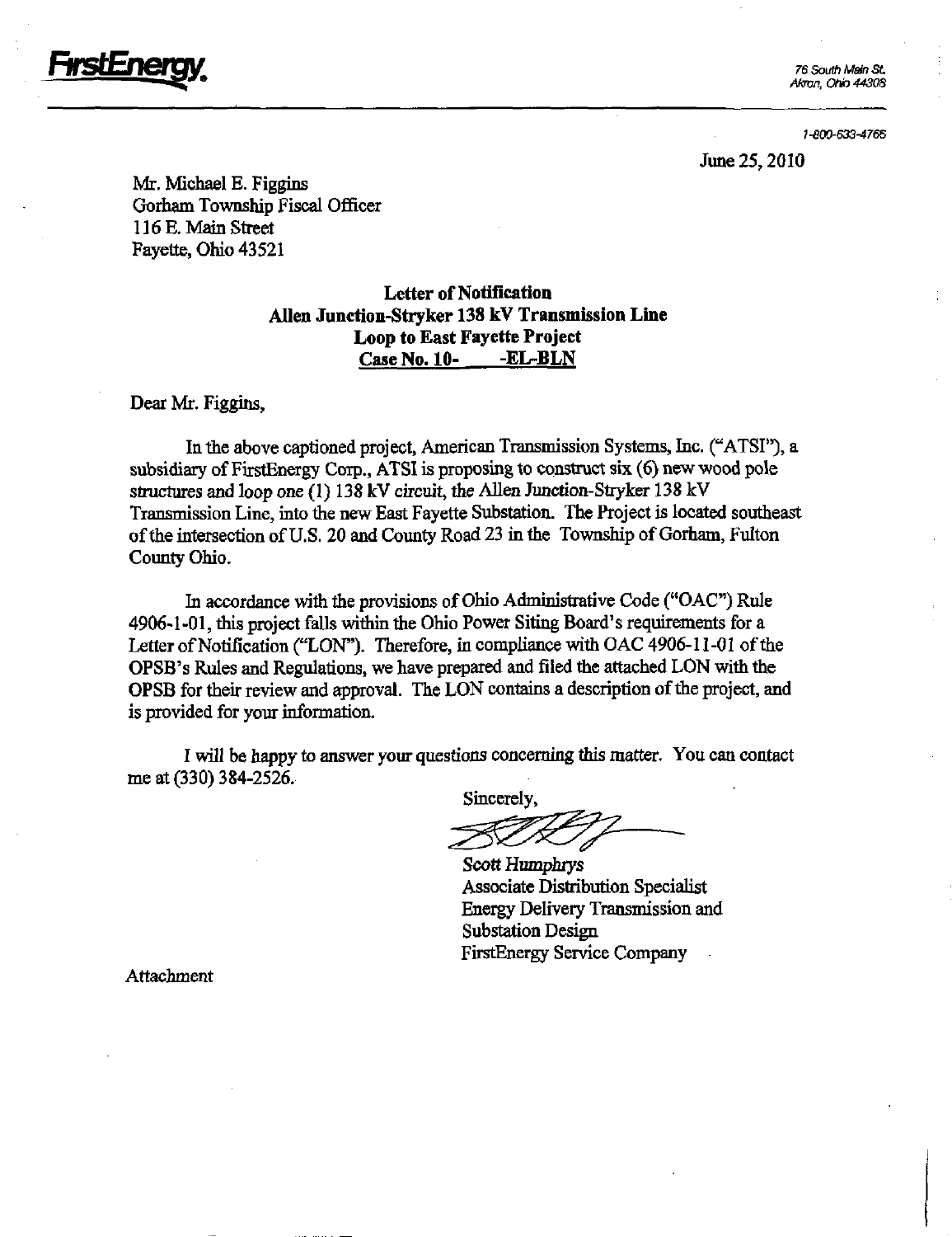## AMERICAN TRANSMISSION SYSTEMS, INCORPORATED A SUBSIDIARY OF FIRSTENERGY CORP.

 $\ddot{\phantom{0}}$  .

### LETTER OF NOTIFICATION

## ALLEN JUNCTION-STRYKER 138 kV TRANSMISSION LINE LOOP TO EAST FAYETTE SUBSTATION

OPSB CASE NO.:  $10 - \overline{Oq_0q}$  -EL-BLN

June 25,2010

American Transmission Systems, Incorporated 76 South Main Street Akron, Ohio 44308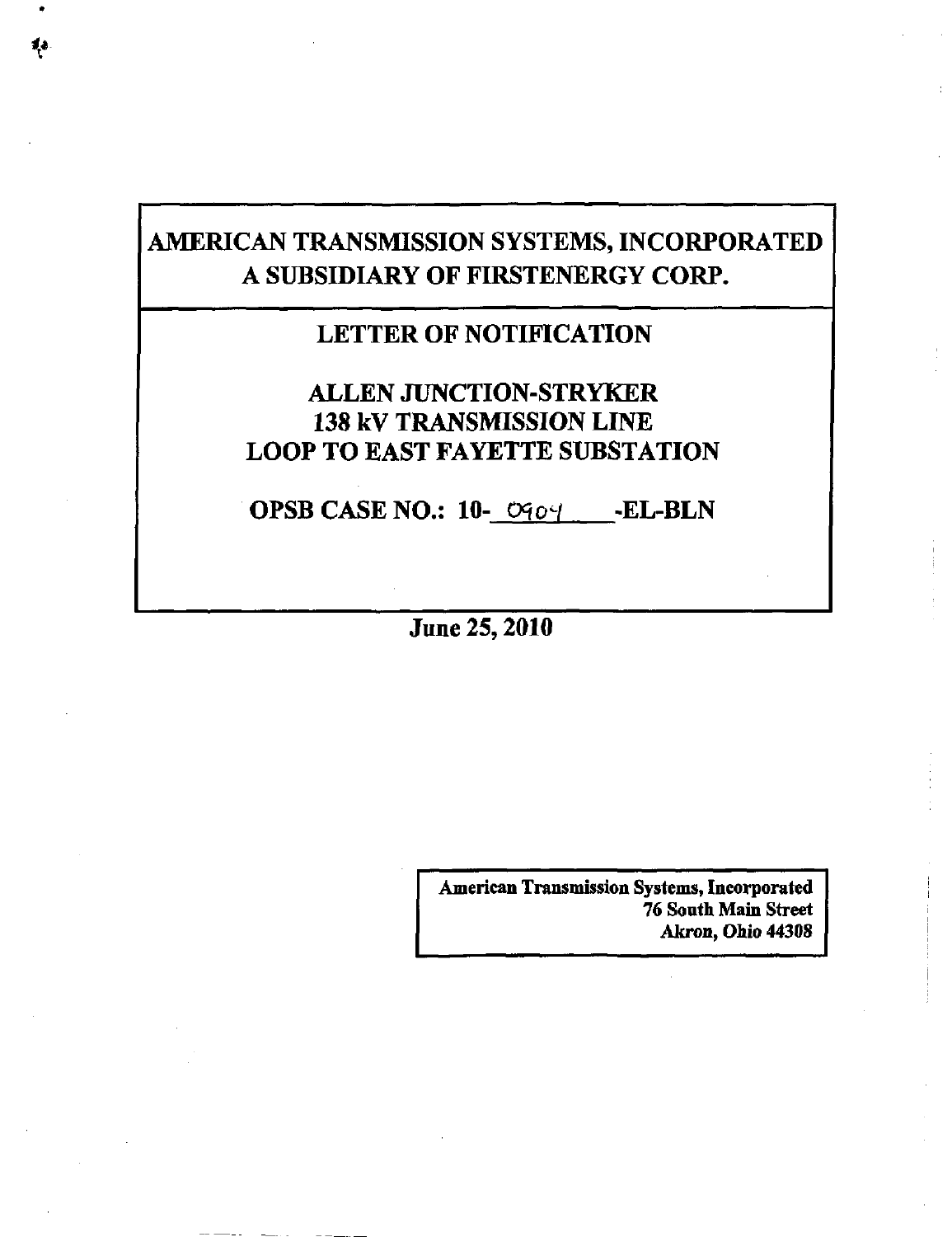#### LETTER OF NOTIFICATION ALLEN JUNCTION-STRYKER 138 kV TRANSMISSION LINE LOOP TO EAST FAYETTE SUBSTATION

The following information is being provided in accordance with the procedures delineated in Ohio Admmisttative Code Section 4906-11-01: Letter of Notification Requirements of the Rules and Regulations of the Ohio Power Siting Board.

#### 4906-11-01 (E): General Information

#### $4906-11-01$  (B)  $(1)$ : (a) Name and Reference Number

| Name of Project:     | Allen Junction-Stryker 138 kV Transmission Line Loop to<br><b>East Fayette Substation Project ("Project")</b> |
|----------------------|---------------------------------------------------------------------------------------------------------------|
| 2010 LTFR Reference: | This Project is identified on page 153 of First Energy                                                        |
|                      | Corp.'s 2010 Electric Long-Term Forecast Report                                                               |
|                      | ("LTFR") submitted to the Public Utility Commission of                                                        |
|                      | Ohio in Case Number 10-0504-EL-FOR.                                                                           |

#### $4906-11-01$  (B) (1): (b) Brief Description of Project

In the Allen Junction-Stryker 138 kV Transmission Line Loop to East Fayette Substation Project, American Transmission Systems, Incorporated ("ATSI") a subsidiary of FirstEnergy Corp., is proposing to extend the existing Allen Junction-Stryker 138 kV Transmission Line as a loop though the new East Fayette Substation. The Project is located southeast of the intersection of U.S. 20 and County Road 23 in the Township of Gorham, Fulton County Ohio.

The general location of the Project is shown in Exhibit 1, which is a partial copy of the United States Geologic Survey, Fulton County Ohio, Lenawee and Hillsdale Counties Michigan Quad Map, ID number 41084-F3. Exhibit 2 shows the general layout of the proposed Project. The proposed Project is located south and east of the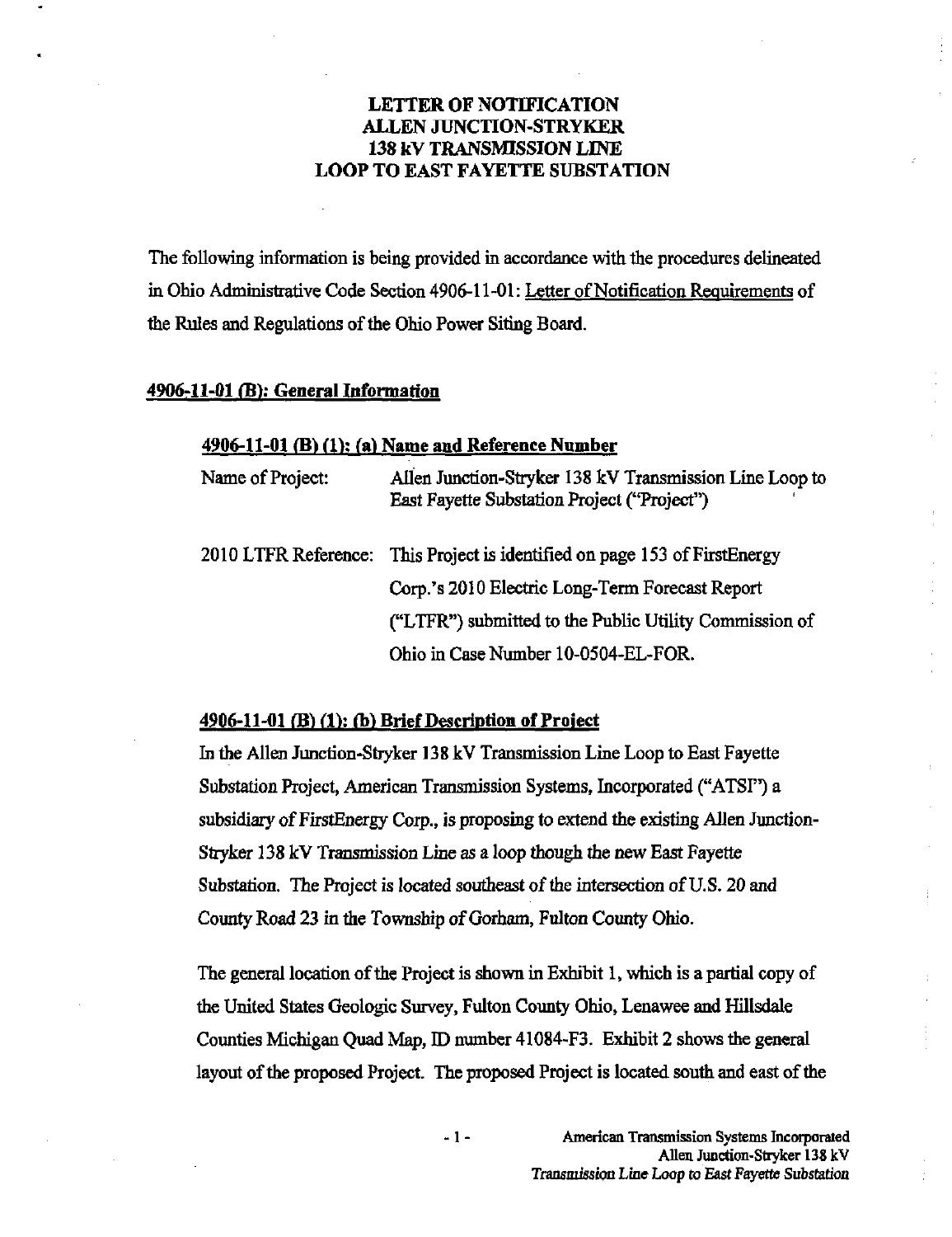mtersection of U.S. 20 and County Road 23 in Gorham Township, Fulton County, Ohio.

As shown in Exhibit 2, the existing Fayette Substation is located immediately south east of the intersection of U.S. Route 20 and County Road 23. In the Project area, the existing Allen Junction-Stryker 138 kV Transmission Line is located along the south side of U.S. 20 and the eastern side of County Road 23, and passes through the existing Fayette Substation. The new East Fayette Substation is located approximately 650 feet south and 300 feet east of the intersection of U.S. Route 20 and County Road 23. The existing Allen Junction-Stryker 138 kV Transmission Line will be extended as a loop into the new East Fayette Substation, and the section of the existing ttansmission between the existing Fayette Substation and the loop to the new East Fayette Substation will be reconstructed to also support a 69 kV circuit.

Six (6) new 138 kV ttansmission wood poles will be installed in the Project. Starting along County Road 23 at the southwest comer of the Fayette Substation, an existing pole will be replaced by one (1) new comer dead-end pole with three (3) down guys and three (3) span guys to a stub pole will be installed, as shown in Exhibit 3. The stub pole is shown in Exhibit 7. Approximately 230 feet south along County Road 23 of the comer dead-end pole, an existing pole will be replaced by one  $(1)$  138 kV tangent pole, installed as shown in Exhibit 4. Approximately 240 feet south of the 138 kV tangent pole, one  $(1)$  corner dead-end pole will be installed, as shown in Exhibit 5, allowing the Allen Junction-Stryker 138 kV Transmission Line to turn towards the East Fayette Substation. Approximately 50 feet to the east of the previous comer dead-end, one (1) tangent dead-end pole, shown in Exhibit 6, will be installed. From this tangent dead-end pole, the Allen Junction-Stryker 138 kV Transmission Line will extend approximately 235 feet to the East Fayette Substation take-off structure. This section of transmission line will become the Allen Junction-East Fayette 138 kV Transmission Line. Approximately 40 feet to the south, the transmission line loop connects to the substation take-off structure and

- 2 - American Transmission Systems Incorporated Allen Jimction-Stryker 138 kV Transmission Line Loop to East Fayette Substation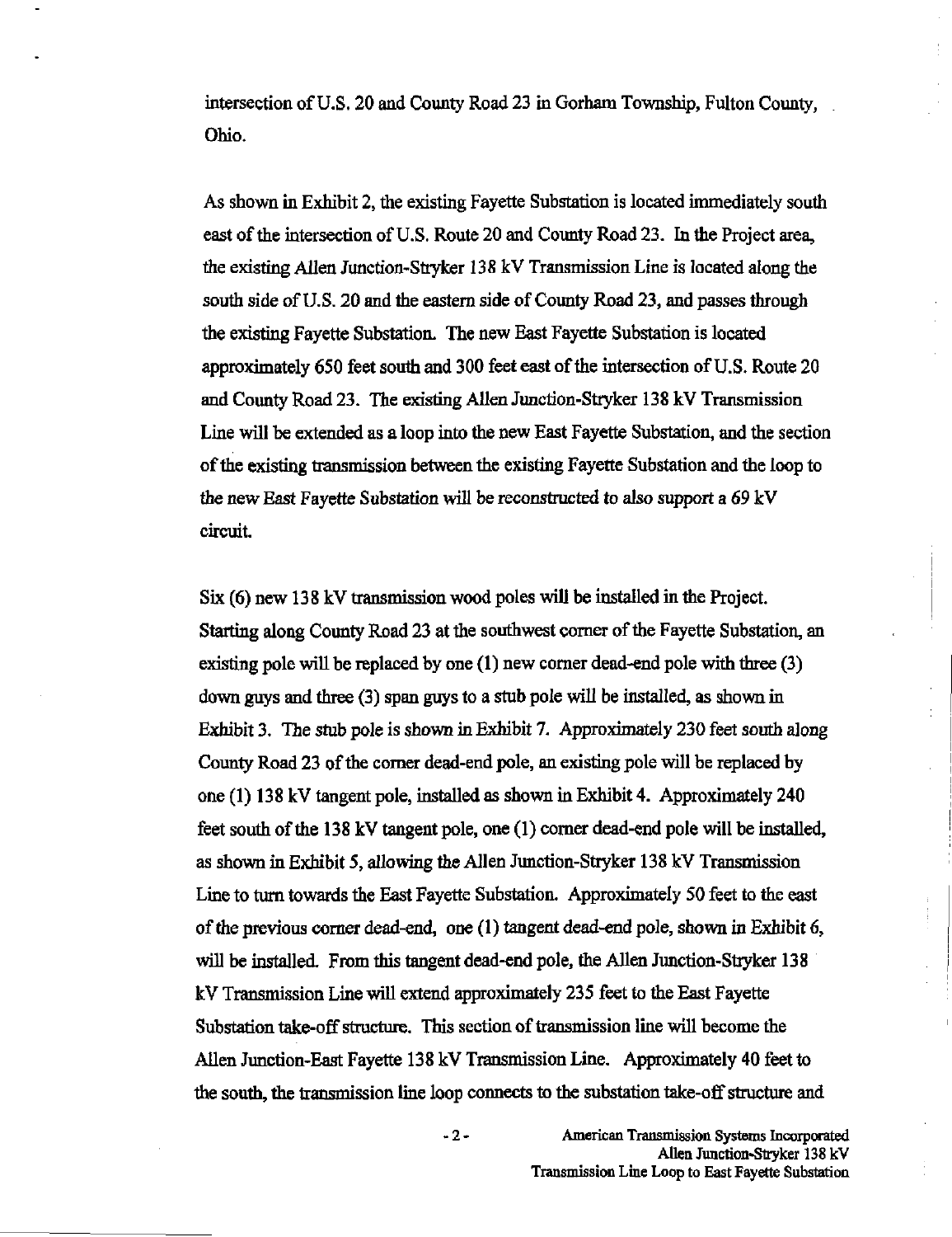extend westerly from the East Fayette Substation approximately 235 feet to a single tangent dead-end pole, as shown in Exhibit 6. The ttansmission line continues approximately 50 feet to the west to one (1) comer dead-end pole, shown in Exhibit 5, turns to the south and connects to the existing section of ttansmission line along County Road 23. The line that exits the East Fayette Substation and heads south towards the Stryker Substation will become the East Fayette-Stryker 138 kV Transmission Line. ATSI owns the existing transmission line and will own the looped ttansmission line, associated structures and the new East Fayette Substation.

### 4906-11-01 (B) (1): (c) Why the Project Meets the Requirements for a Letter of **Notification**

The Project meets the requirements for a Letter of Notification because the Project is within the types of project defined by Items (1) (d) and (4) (a) of the Application Requirement Matrix for Electric Power Transmission Lines in Appendix A of 4906- 1-01 of the Ohio Administtative Code. This item states:

(I) Rerouting or extension or new construction of single or multiple circuit electric power transmission line(s) as follows:

(d) Line(s) one hundred twenty-five  $kV$  and above but less than three hundred kV, and not greater than 0.2 miles in length.

- (4) Replacing electric power transmission line structure (s) with a different type of structure(s) or adding structure(s) within an existing electric power transmission line and::
	- (a) Two miles or less of new right-of-way required.

The proposed Project involves rebuilding and extending approximately 985 feet (0.18 miles) of 138 kV ttansmission line as a loop into the new East Fayette Substation.

#### $4906-11-01$  (B) (2): Need for the Project

The proposed Project conforms with the Settlement Agreement resulting from the merger of FirstEnergy and Centerior Energy, as approved by the Federal Energy Regulatory Commission on October 29,1997 m Docket No. EC97-5.

> - 3 - American Transmission Systems Incorporated Allen Junction-Stiyker 138 kV Transmission Line Loop to East Fayette Substation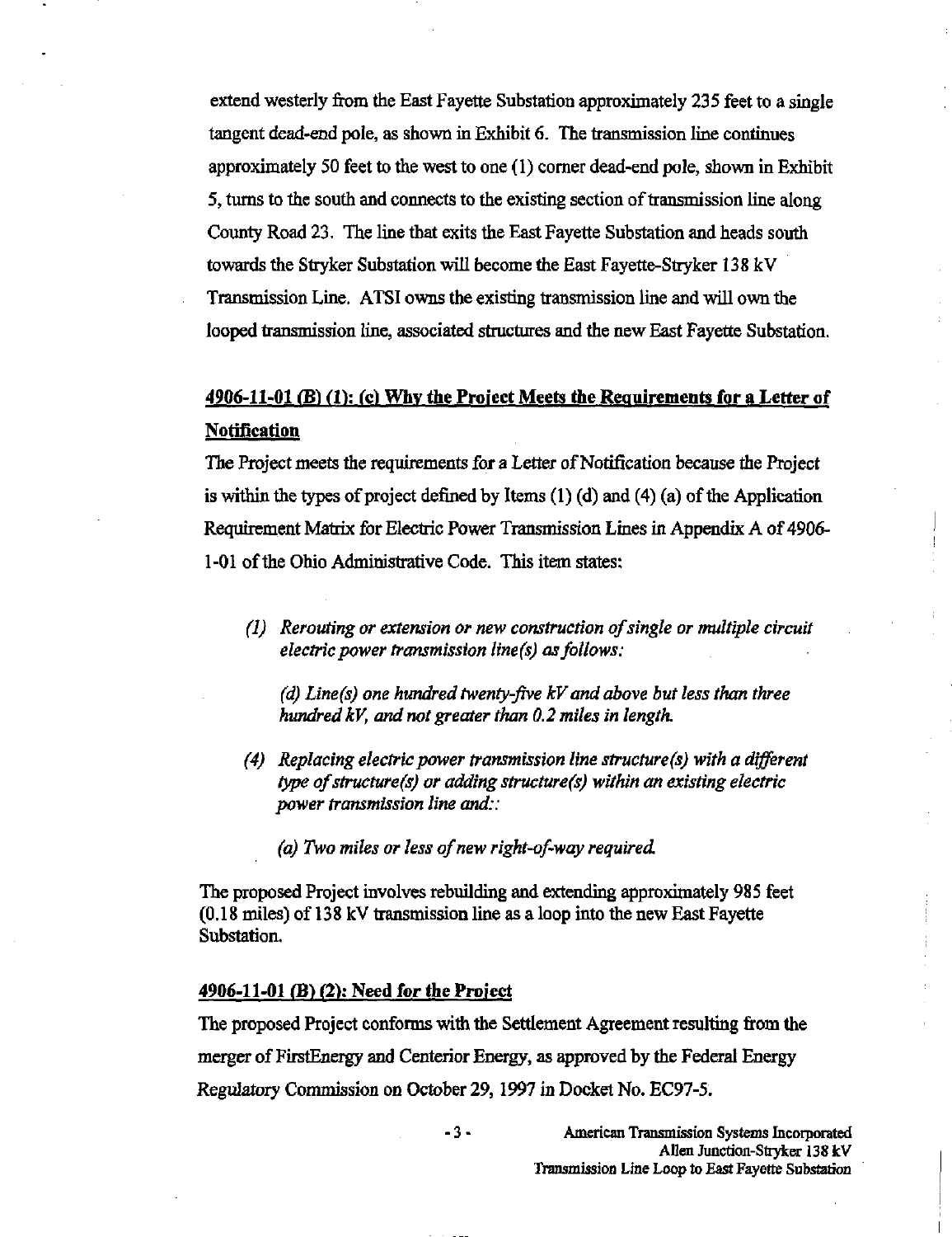#### 4906-11-01 (B) (3): Location Relative to Existing or Proposed Lines

The location of the Project relative to existing or proposed ttansmission lines is shown in the FirstEnergy System Facilities map, included as the last page of Chapter 3 of the confidential portion of the FirstEnergy Corp. 2010 Long-Term Forecast Report submitted to the PUCO in case no. 10-504-EL-FOR under rules 4901:5-5:04 (C) of the Ohio Administrative Code. This map shows ATSI's 345 kV and 138 kV ttansmission lines and ttansmission substations, mcluding the location of the Allen Junction-Stryker 138 kV Transmission Line. The project area is located approximately 2  $\frac{3}{4}$  inches (11 by 17 inch printed version) from the left edge of the map box and  $7\frac{1}{2}$  inches (11 by 17 inch printed version) from the bottom of the map box. The general location of the Project is shown on Exhibit No. 1. The general layout of the Project is shown in Exhibit No. 2.

#### 4906-11-01 (B) (4): Alternatives Considered

Alternatives considered were to use the existing distribution system and the existing 69 kV system, but neither were sufficient to handle the required load and meet voltage requirements.

#### 4906-11-01 (B) (5): Construction Schedule

Construction on the Project is expected to begin on approximately October 1, 2010 and is expected to be completed and placed in-service by October 31,2010.

#### $4906 - 11 - 01$  (B) (6): Area Map

Exhibit No. 1 is a map depicting the general location of the project site. To locate and view the project site from the Columbus, Ohio area, travel north on Interstate 71 for approximately 10.1 miles. Take exit 119 for 1-270 E toward Wheeling, keeping left at the fork and follow signs for I-270 W/Dayton/US-23 and merger onto I-270 W. Take exit 23 for US-23 toward Delaware, and then merge onto US-23 and continue for approximately 66.5 miles. Continue onto OH-15 W for approximately 17 miles. Take the I-75 N/OH-15 N ramp to Toledo. Merge onto I-75 N/OH-15 W and proceed approximately 38.5 miles. Take the exit onto 1-80 W/I-90 W and go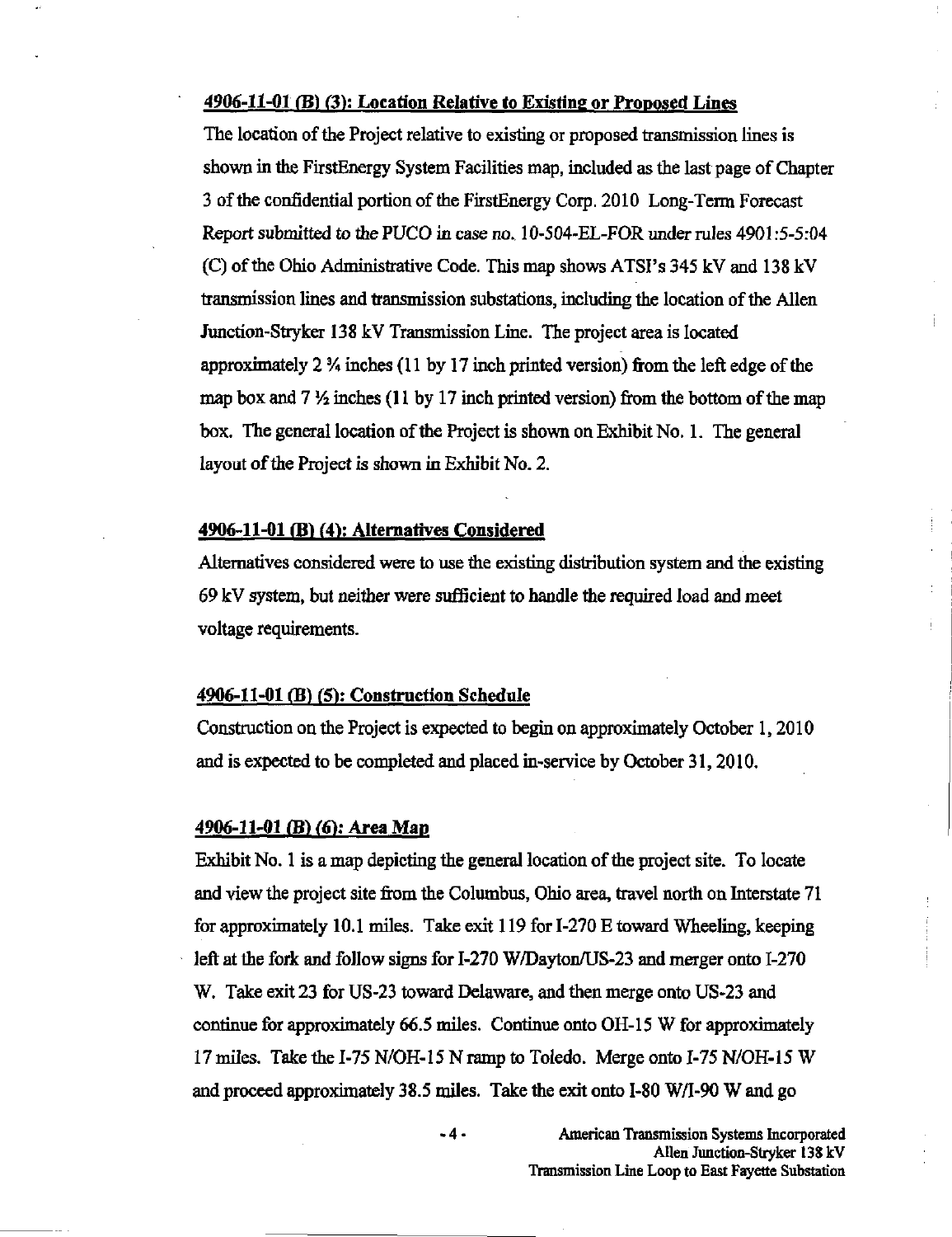30.2 miles. Take exit 34 for OH-108 N/US-20 W and proceed approximately 8.7 miles. Turn left at County Road 23 and the Project location will be on the east side of the road south of the existing Fayette Substation.

#### 4906-11-01 (B) (7): Property Owner List

The majority of the Project will be located on existing right of way and property owned by Toledo Edison Company, a FirstEnergy Corp, subsidiary. One stub pole is located on the west side of County Road 23 in the road right-of-way.

#### 4906-11-01 (C): Technical Features of the Project

#### $4906-11-01$  (C) (1): Operating Characteristics

The new transmission line loop will be designed and constructed for 138 kV operations. The ttansmission line loop will have the following characteristics:

| Voltage:         | 138 kV                                             |
|------------------|----------------------------------------------------|
| Conductor:       | 605 kcmil 24/7 ACSR                                |
| Static Wire:     | 7#8 Alumoweld                                      |
| Insulators:      | Polymer Horizontal Post                            |
| Structure types: | Exhibit No. 3 – Medium Angle Dead-End Structure    |
|                  | Exhibit No. 4 – Tangent Structure                  |
|                  | Exhibit No. 5 – Corner Dead-End Structure          |
|                  | Exhibit No. 6 – Tangent Dead End Structure         |
|                  | Exhibit No. 7 – Self Supported Stub Pole Structure |

#### 4906-11-01 (C) (2): (a) Calculated Electric and Magnetic Fields

The following table itemizes the line loading of the transmission line loops being installed in the proposed Project. The normal line loading is based on the maximum load to be served to the new East Fayette Substation and the normal configuration of the ttansmission system. The emergency line loading is based on the maximum load to be served to the new East Fayette Substation with a single element outage of the ttansmission system that produces the highest loads in the new line loops. The winter rating amps is based on the continuous maximum conductor ratings (MCR) of the circuits for an ambient temperature of zero degrees centigrade (32 deg. F),

 $-5 -$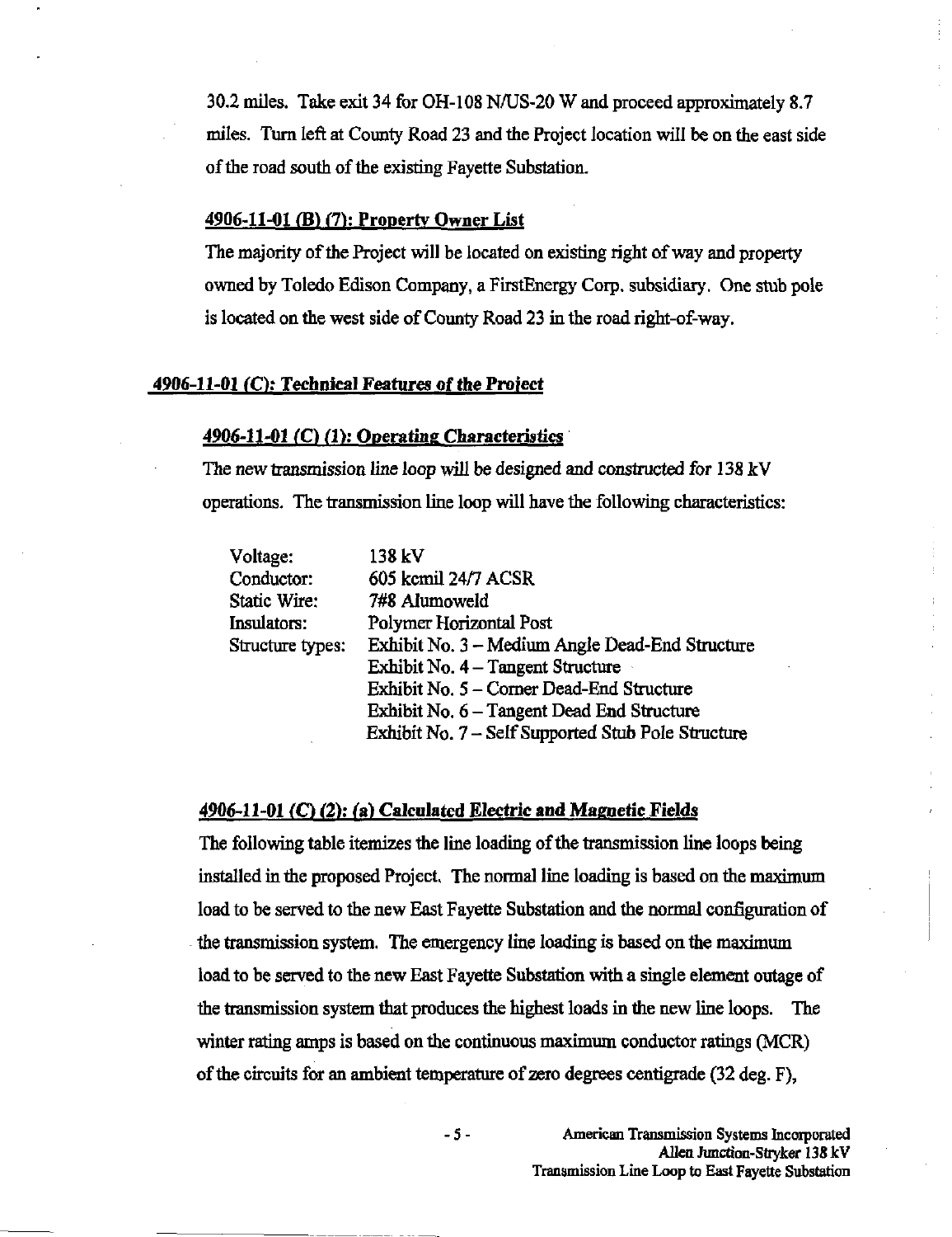wind speed of 1.3 miles per hour, and a circuit design operating temperature of 100 degrees centigrade (212 deg. F).

| Line Name                          | <b>Normal Loading</b><br>Amps | Emergency<br><b>Loading Amps</b> | <b>Winter Rating</b><br>Amps |
|------------------------------------|-------------------------------|----------------------------------|------------------------------|
| Allen Junction-East Fayette 138 kV | 144                           | 315                              | 1102                         |
| East Fayette-Styker 138 kV         | 122                           | 347                              | 1102                         |

The following EMF calculations were performed using the EPRI EXPOCALC program software. This program software assumes the input transmission line configuration is located on flat terrain. Also, a balanced, three-phase circuit loading is assumed. The model utilized the normal, emergency, and winter rating of the ttansmission line loops based on a wire configuration based on Exhibit 6 with a minimum ground clearance of 24 feet. Only the new line loop was modeled.

| <b>EMF CALCULATIONS</b>         |                                | <b>Electric Field</b><br>kV/meter | <b>Magnetic Field</b><br>mGauss |  |
|---------------------------------|--------------------------------|-----------------------------------|---------------------------------|--|
| <b>Normal</b><br><b>Loading</b> | <b>Under Lowest Conductors</b> | 1.27                              | 14.7                            |  |
|                                 | At Right-of-Way Edge           | 0.02                              | 0.085                           |  |
| <b>Emergency</b><br>Loading     | <b>Under Lowest Conductors</b> | $-1.27$                           | 36.95                           |  |
|                                 | At Right-of-Way Edge           | 0.02                              | 0.21                            |  |
| Winter<br><b>Rating</b>         | <b>Under Lowest Conductors</b> | 1.27                              | 116.98                          |  |
|                                 | At Right-of-Way Edge           | 0.02                              | 0.69                            |  |

#### 4906-11-01 (C) (2): (b) EMF Discussion

#### **Background Information**

Electric and magnetic fields (EMFs) are naturally occurring in the environment and can be found in the Earth's interior and in the human body. EMFs are generated essentially anywhere there is a flow of electricity, including electrical appliances and power equipment. Electric fields are associated with the voltage of the source; magnetic fields are associated with the flow of current in a wire. The strength of these fields decreases rapidly with distance firom the source. EMFs associated with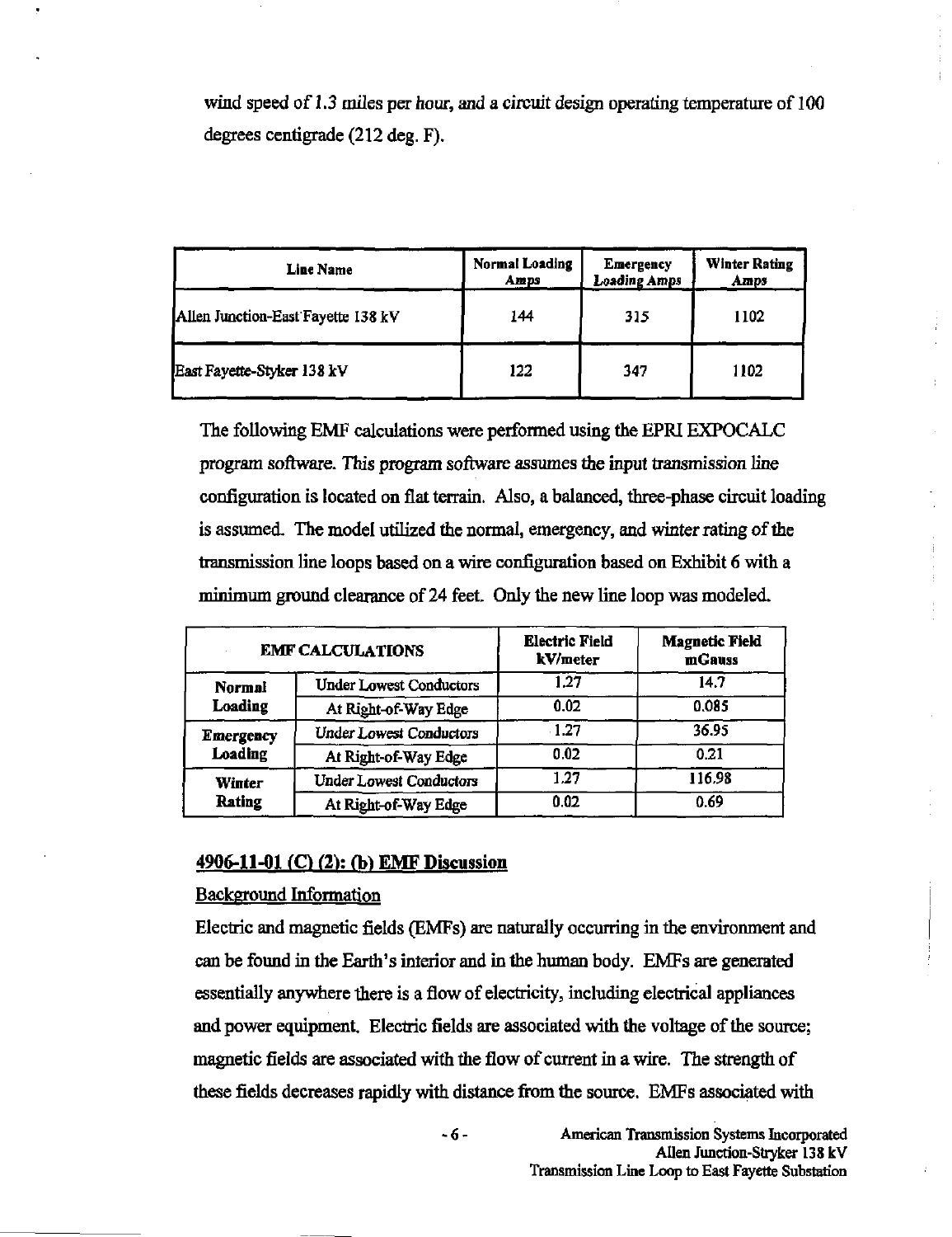electricity use are not disruptive to cells like x-rays or ultraviolet rays from the sun. These fields are thought to be too weak to break molecules or chemical bonds in cells. Extensive research has been conducted over the past three decades to determine whether EMFs are associated with adverse health effects. A number of independent scientific panels have reviewed the research and have stated that there is no basis to conclude that EMFs cause adverse health effects nor has it been shown that levels in everyday life are harmfiil.

#### Recent Developments

As a part of the National Energy Policy Act of 1992, the Electric and Magnetic Fields Research and Public Information Dissemination (EMF RAPID) program was initiated within the five-year effort under the National EMF Research Program. The cuhnination of this five-year effort resulted in a final RAPID Working Group report, which was released for public review in August 1998. The Director of the National Institutes of Environmental Health Sciences (NIEHS) then prepared a final report to Congress after receiving public comments.

The NIEHS' Director's final report, released to Congress on May 4,1999, concluded that exttemely low firequency electric and magnetic fields (ELF-EMF) exposure cannot be recognized at this time as entirely safe because of weak scientific evidence that exposure may pose a leukemia hazard. The Director further stated that the conclusion of this report is insufficient to warrant aggressive regulatory concem.

#### Sources for Additional Information

The following websites sponsored by federal agencies or other organizations provide additional information on EMF:

- Centers for Disease Conttol/National Institute for Occupational Safety and Health: http://www.cdc.gov/niosh/topics/emf/
- National Institute of Environmental Health Sciences (NIEHS) EMF Rapid Program: http://www.niehs.nih.gov/emfrapid/home.htm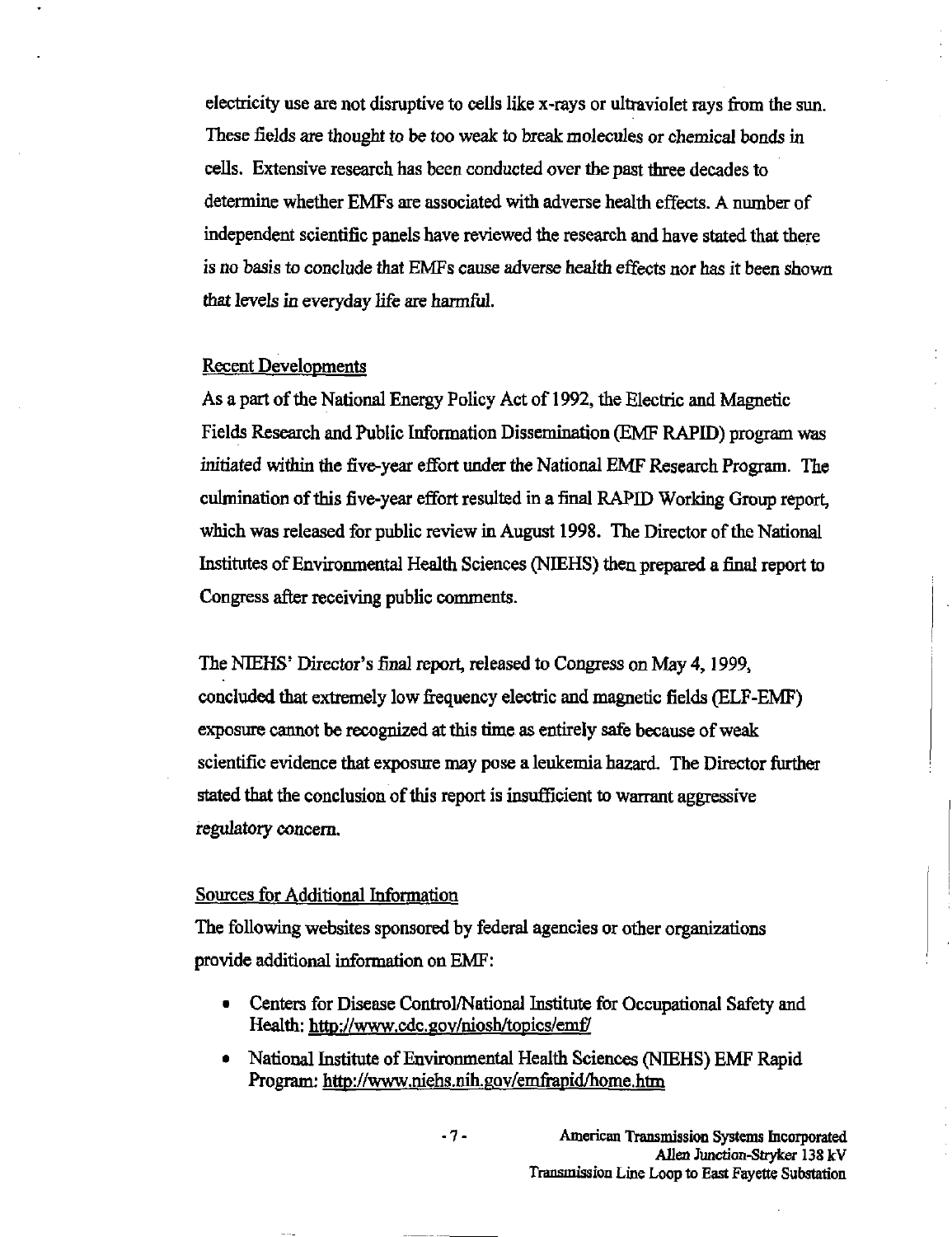#### $4906-11-01$  (C) (3): Estimated Costs

The estimated capital costs by FERC Accounts for the proposed Project are;

| Account                           |   | Cost     |  |
|-----------------------------------|---|----------|--|
| 350 Land Rights                   | S |          |  |
| 355 Poles and Fixtures            |   | \$50,000 |  |
| 356 Overhead Conductors & Devices |   | \$18,000 |  |
| Removal                           |   | 640      |  |
| Total                             |   | \$79,000 |  |

#### 4906-11-01D; Socioeconomic Data

#### 4906-11-01 (D) (1): Land Use

The Project area is located in an agricultural area. Neighboring land use in the area of the proposed Project includes agricultural activity. Based on the U.S. Bureau of Census estimates, the 2000 population of the Gorham Township was 2,372, and Fulton County, Ohio was 42,084.

#### 4906-11-01 (B) (2): Agricultural Land

The placement of the new structures will not significantiy impact agricultural land use on the Toledo Edison owned property. Agricultural land use is anticipated to continue on the property outside of the area utilized for the new substation.

#### 4906-11-01 (B) (3): Archaeological or Cultural Resources

As part of ATSI's investigation of the project site, a search of the Ohio Historic Preservation Office (OHPO) National Register of Historic Places on-line database was conducted. This search did not identify the existence of any historic sites within the project area. Properties in the OHPO database include all Ohio listings on the National Register of Historic Places as well as districts, sites, buildings, stmctures,

> - 8 - American Transmission Systems Incorporated Allen Junction-Stryker 138 kV Transmission Line Loop to East Fayette Substation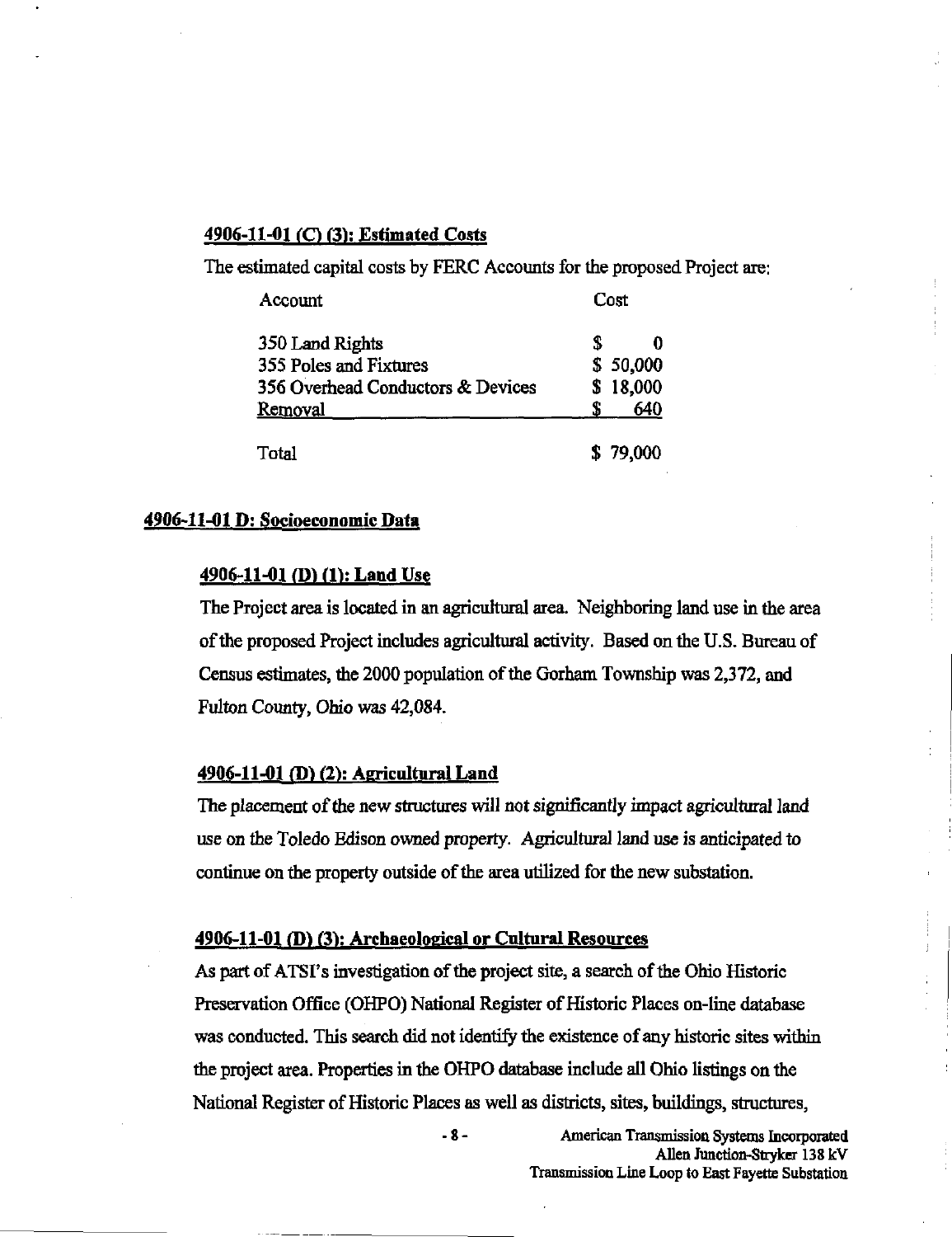and objects that are significant in American history, architecture, archeology, engineering, and culture.

#### 4906-11-01 (D) (4): (a) Documentation of Letter of Notification Transmittal

This Letter of Notification is being provided concurrentiy to the following officials of Gorham Township and Fulton County, Ohio.

#### **Fulton County**

The Honorable Dean A. Genter Fulton County Commissioner 152 South Fulton Street, Ste 270 Wauseon, Ohio 43567

The Honorable Paul D. Bamaby Fulton County Commissioner 152 South Fulton Street, Ste 270 Wauseon, Ohio 43567

#### Township of Gorham

Mr. Randy D. Merillat Gorham Township Trustee 116 E. Main Street Fayette, Ohio 43521

Mr. Trevor A. Hibbard Gorham Township Trustee 116 E. Main Street Fayette, Ohio 43521

The Honorable Joseph D. Short Fulton County Commissioner 152 South Fulton Street, Ste 270 Wauseon, Ohio 43567

Mr. Frank T. Onweller, P.E., P.S. Fulton County Engineer 9120 County Road 14 Wauseon, Ohio 43567

Mr. William G. McKinney Gorham Township Trustee 116 E. Main Street Fayette, Ohio 43521

Mr. Michael E. Figgins Gorham Township Fiscal Officer 116 E. Main Street Fayette, Ohio 43521

Copies of the transmittal letters to these officials have been included with the ttansmittal letter submitting this Letter of Notification to the Ohio Power Siting Board.

#### 4906-11-01 (B) (4): (b) Public Information Program

Toledo Edison's Manager of External Affairs will advise local officials of features and the status of the proposed transmission line Project as necessary.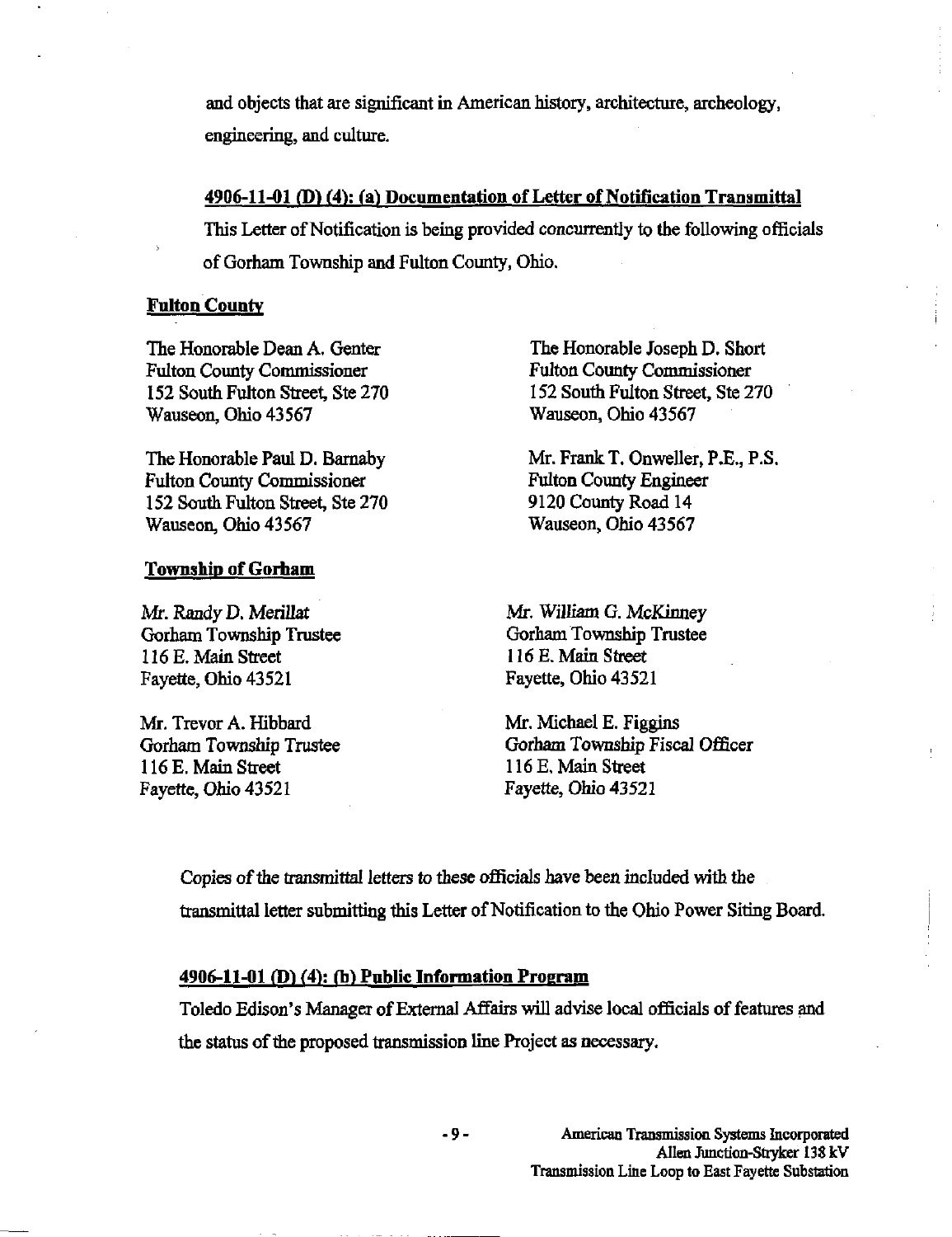#### 4906-11-01 (B) (5): Current or Pending Litigation

There is no known current or pending litigation involving this Project.

#### 4906-11-01 (C) (6): Local, State, and Federal Requirements

There are no known local, state, or federal requirements that must be met prior to commencement of construction on the proposed ttansmission line Project.

#### 4906-11-01 (E): Environmental Data

#### 4906-11-01 (E) (1): Endangered, Threatened, and Rare Species Investigation

A written request was submitted to the Ohio Department of Natural Resources (ODNR) on May 12,2010 to research the presence of any endangered, threatened, or rare species within the Project area. The ODNR's response of May 18,2010, attached as Exhibit No. S indicated that they have no records of rare or endangered species within one mile of the identified Project area.

#### 4906-11-01 (E) (2): Areas of Ecological Concern

The project is located in an open area along an established transmission line right-ofway. Visual observations of the project area did not indicate areas of ecological concem near the project,

#### 4906-11-01 (E) (3): Additional Information

Construction and operation of the proposed Project will be in accordance with the requirements specified in the latest revision of the NESC as adopted by the PUCO and will meet all applicable safety standards established by OSHA.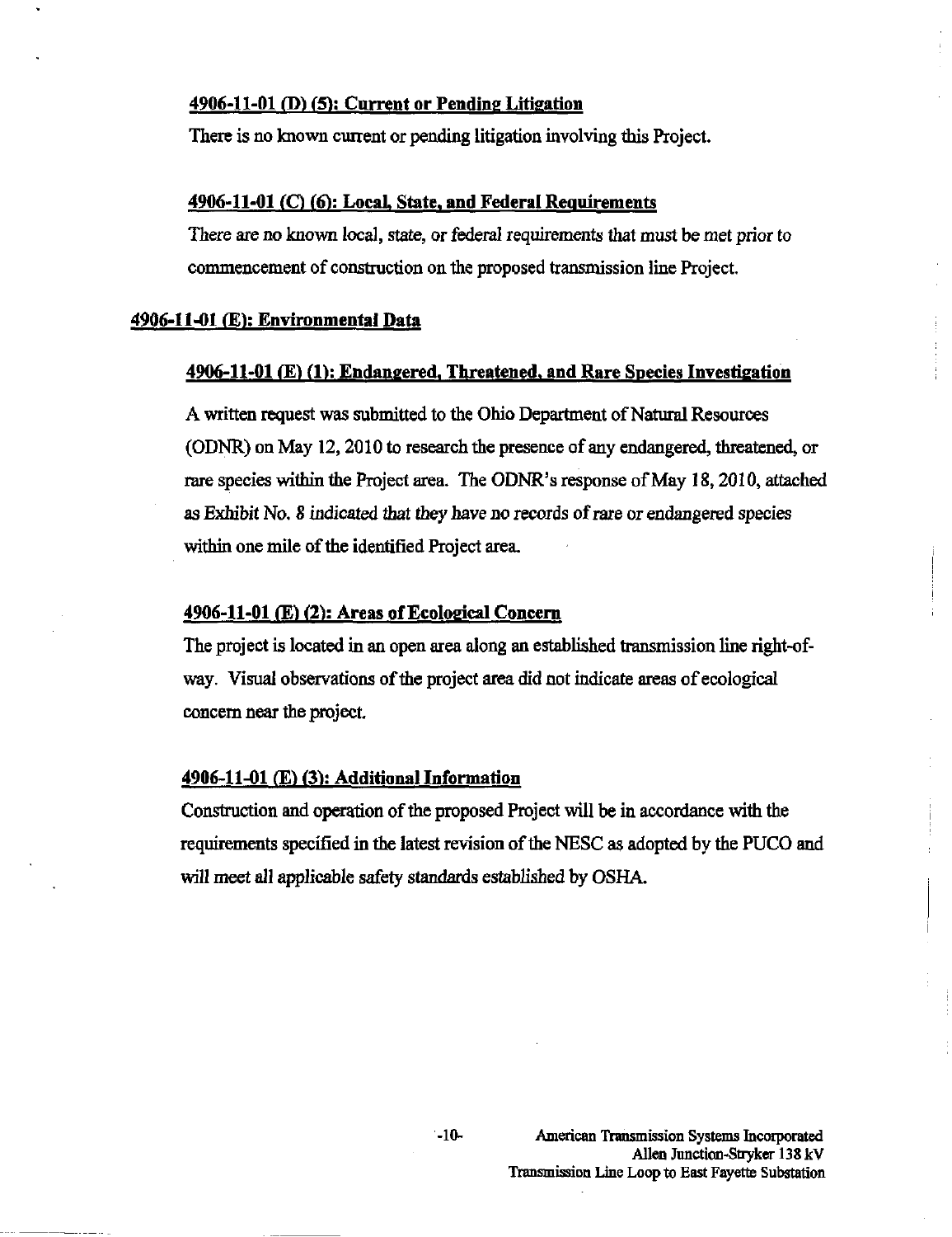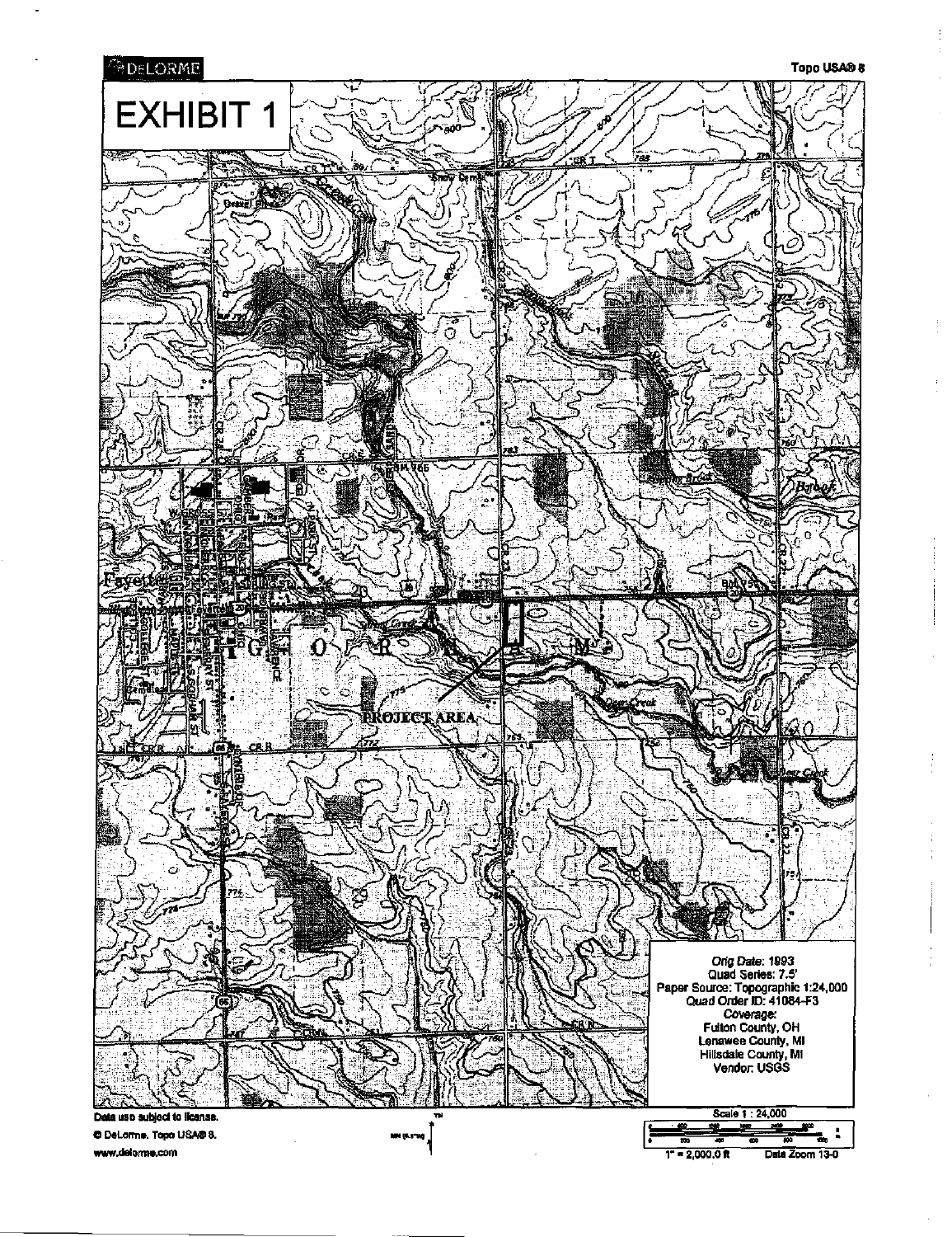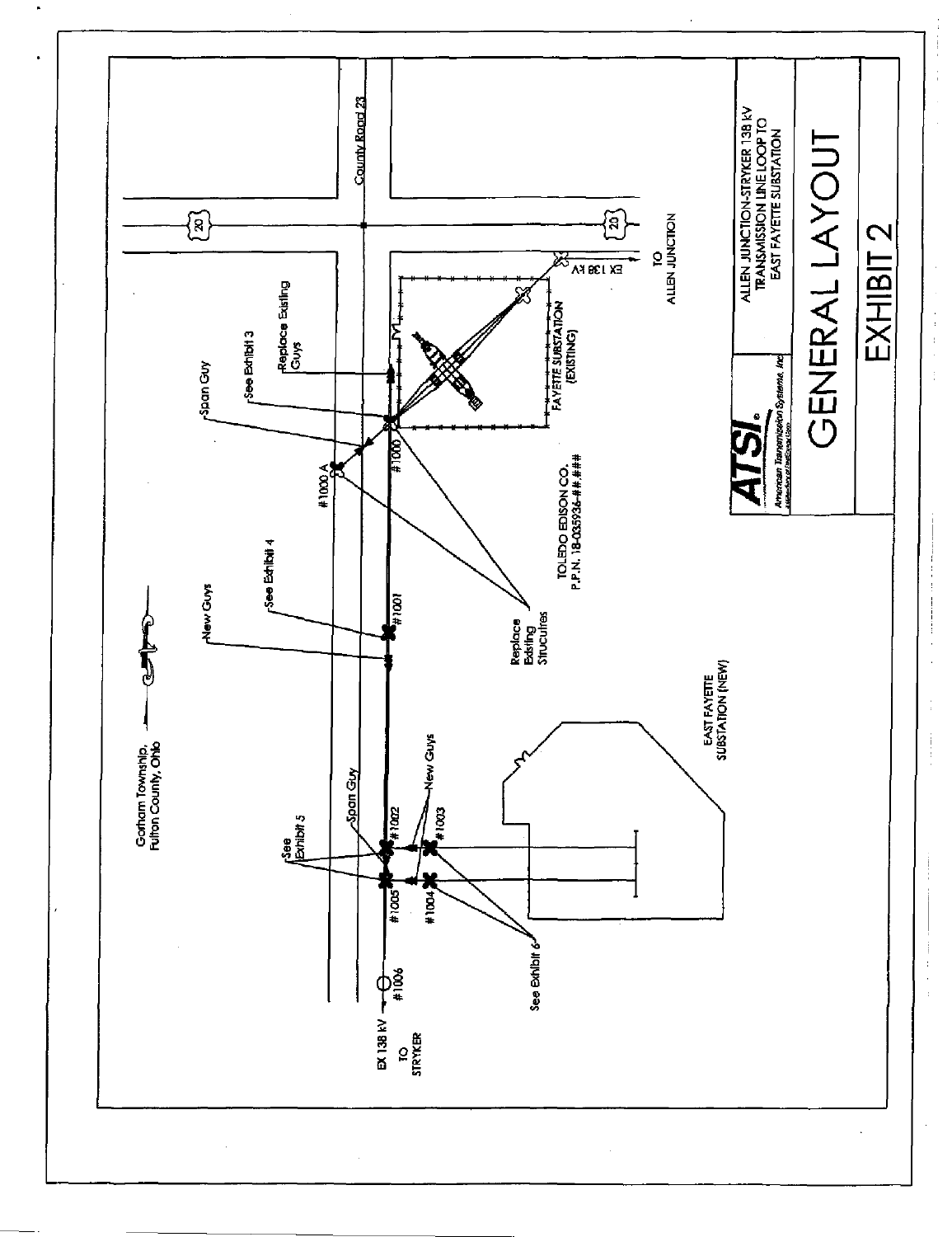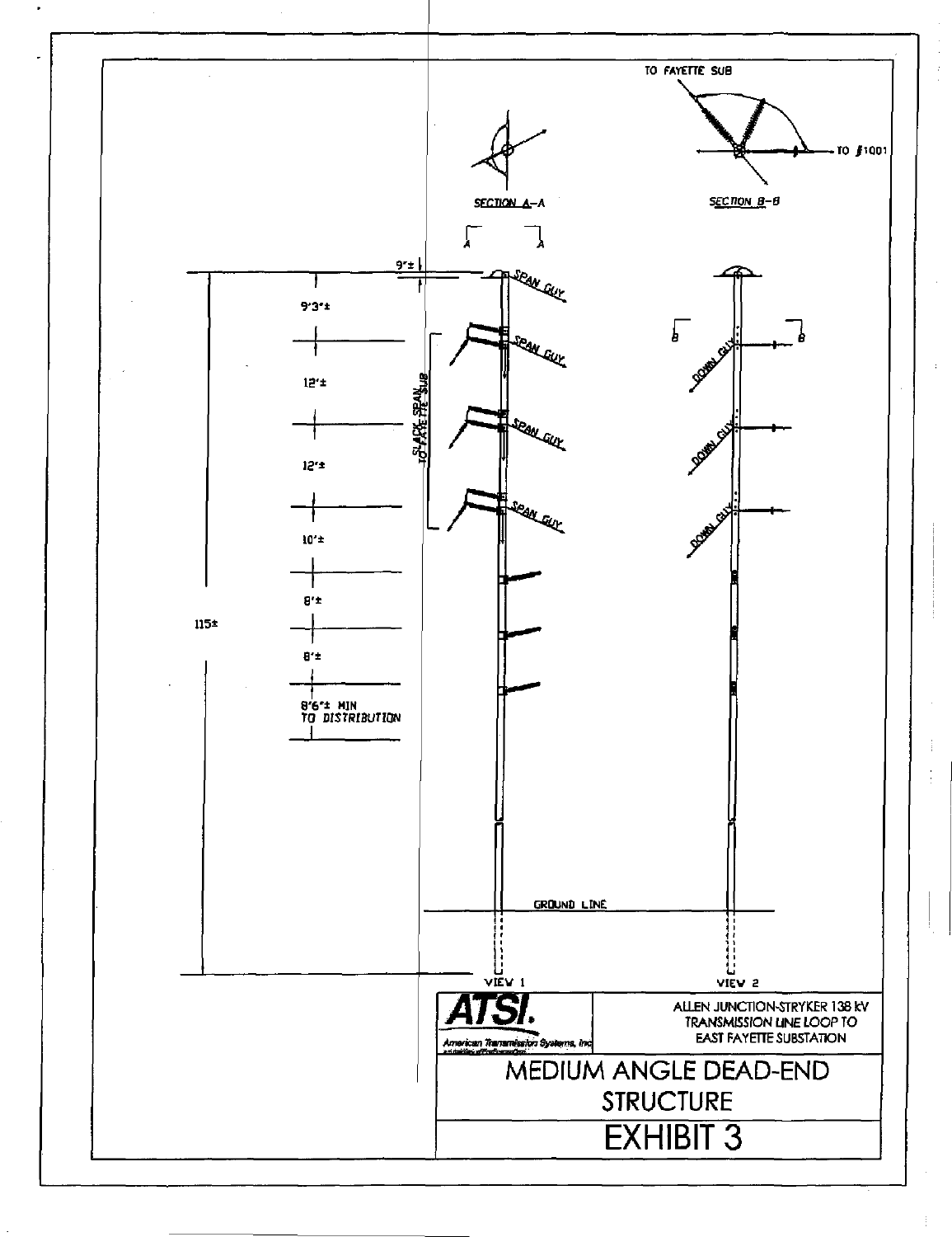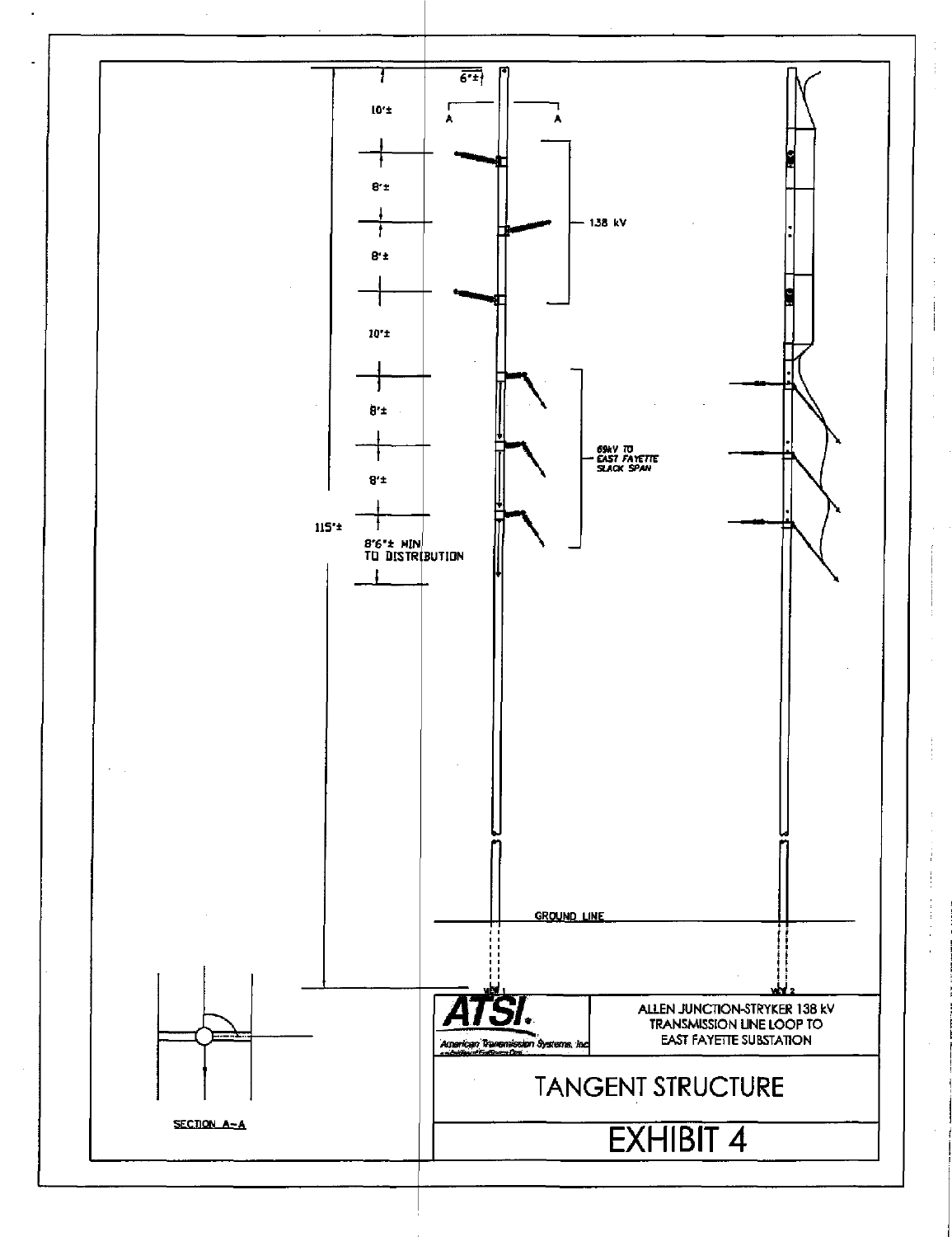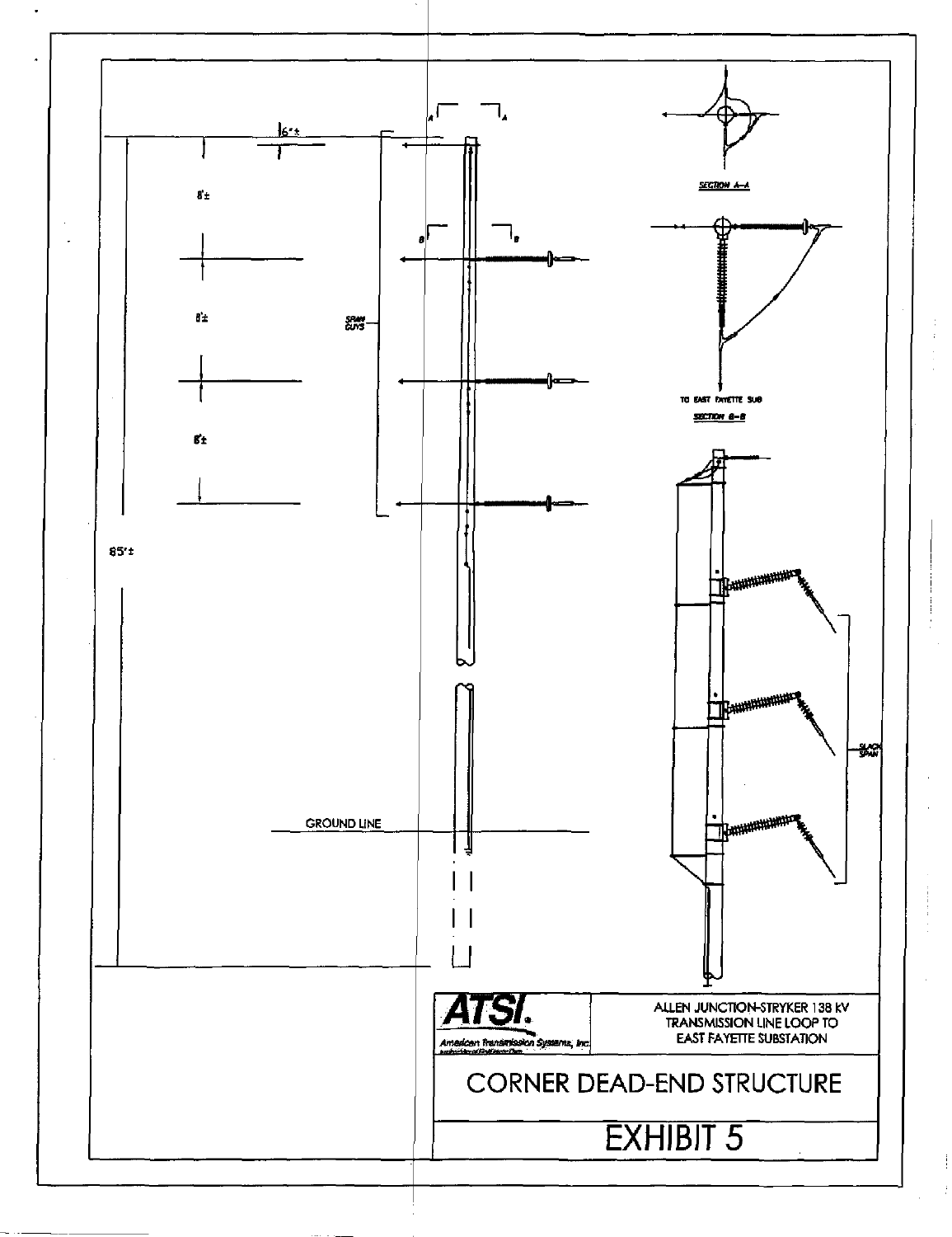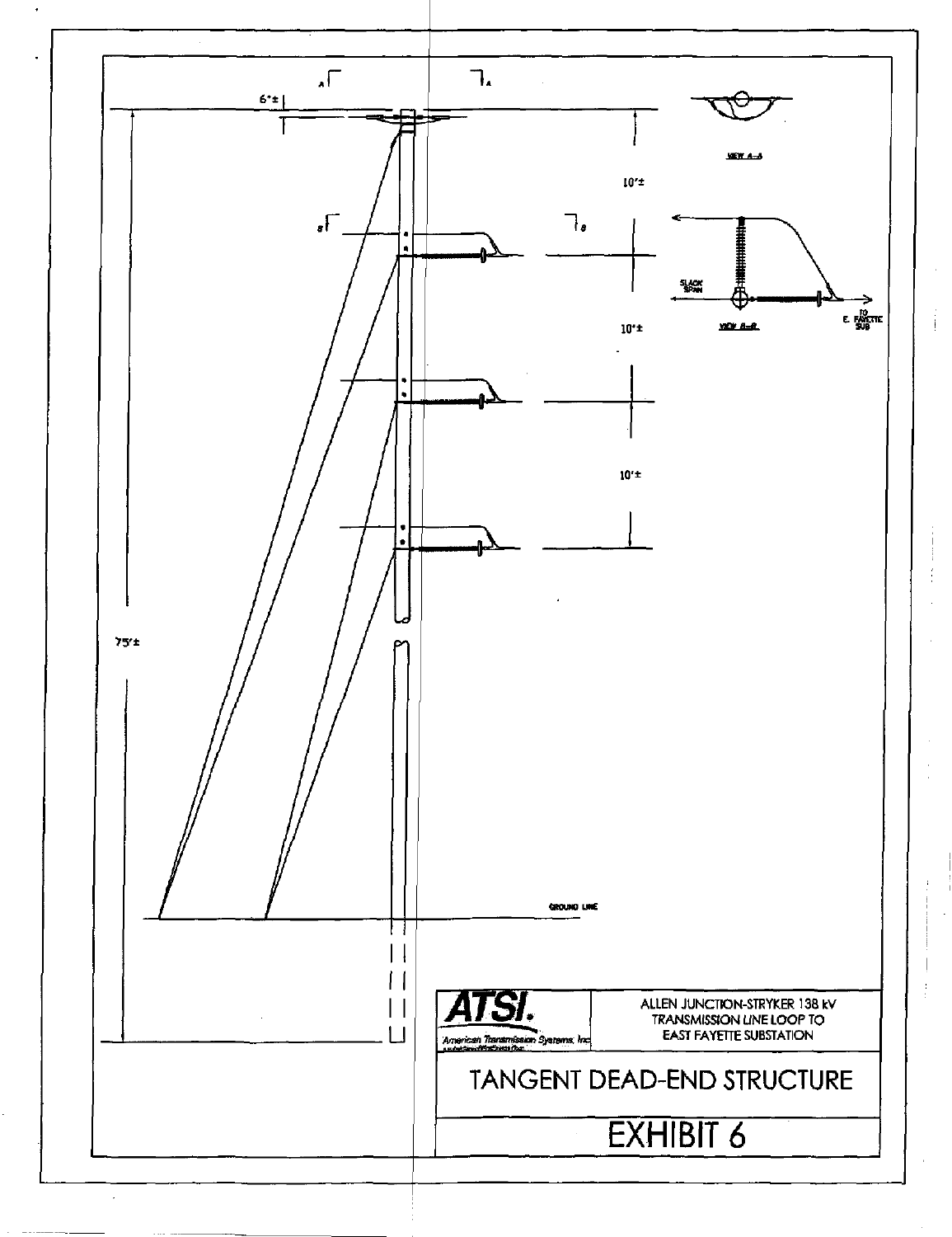